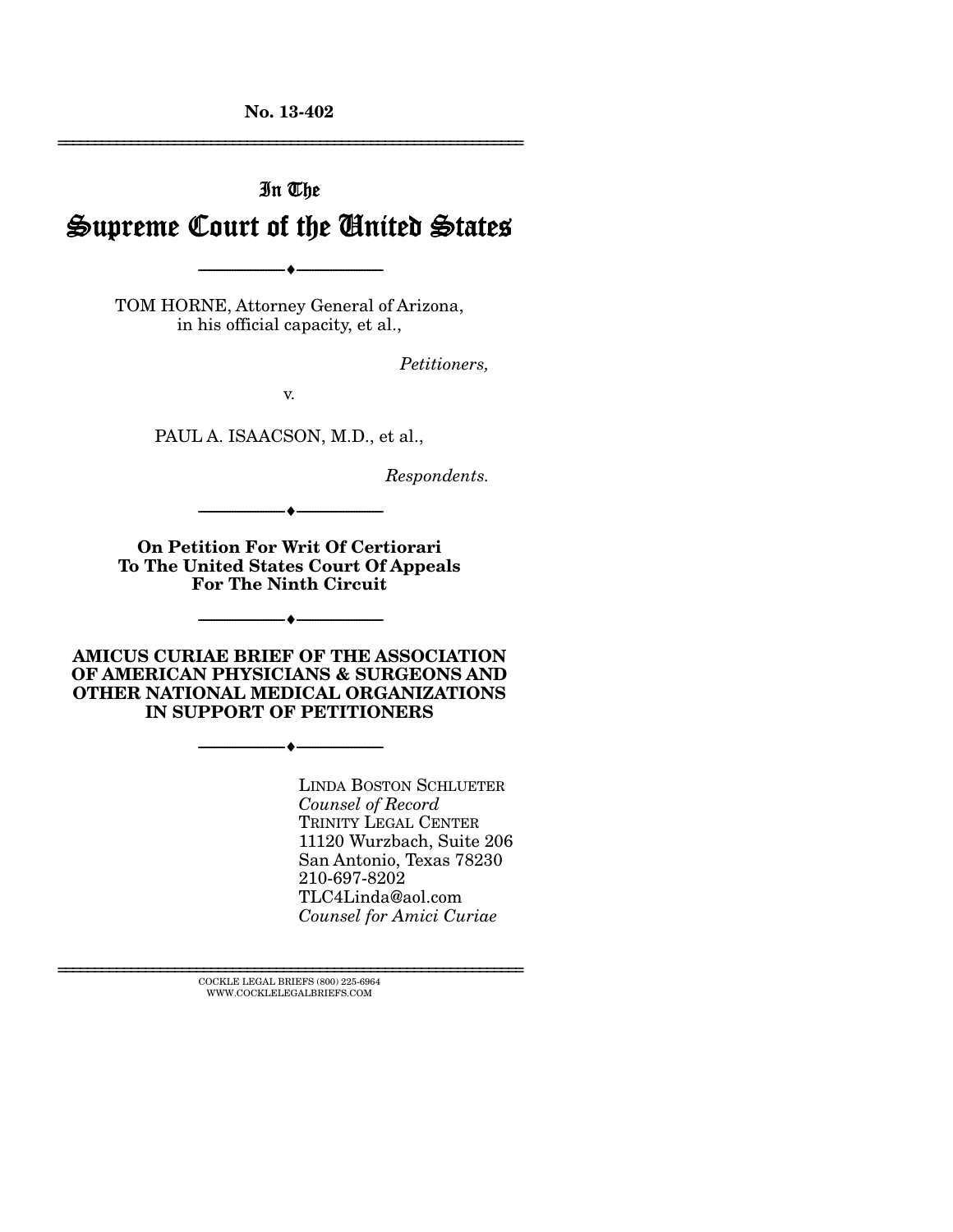### **CORPORATE DISCLOSURE STATEMENT**

 Amici Association of American Physicians & Surgeons, American Association of Pro-Life Obstetricians and Gynecologists, Christian Medical & Dental Associations, Catholic Medical Association, Physicians for Life, National Association of Catholic Nurses, U.S.A., and National Association of Prolife Nurses are nongovernmental corporate entities, but they have no parent corporations and no publicly held corporations hold 10 percent or more of their stock.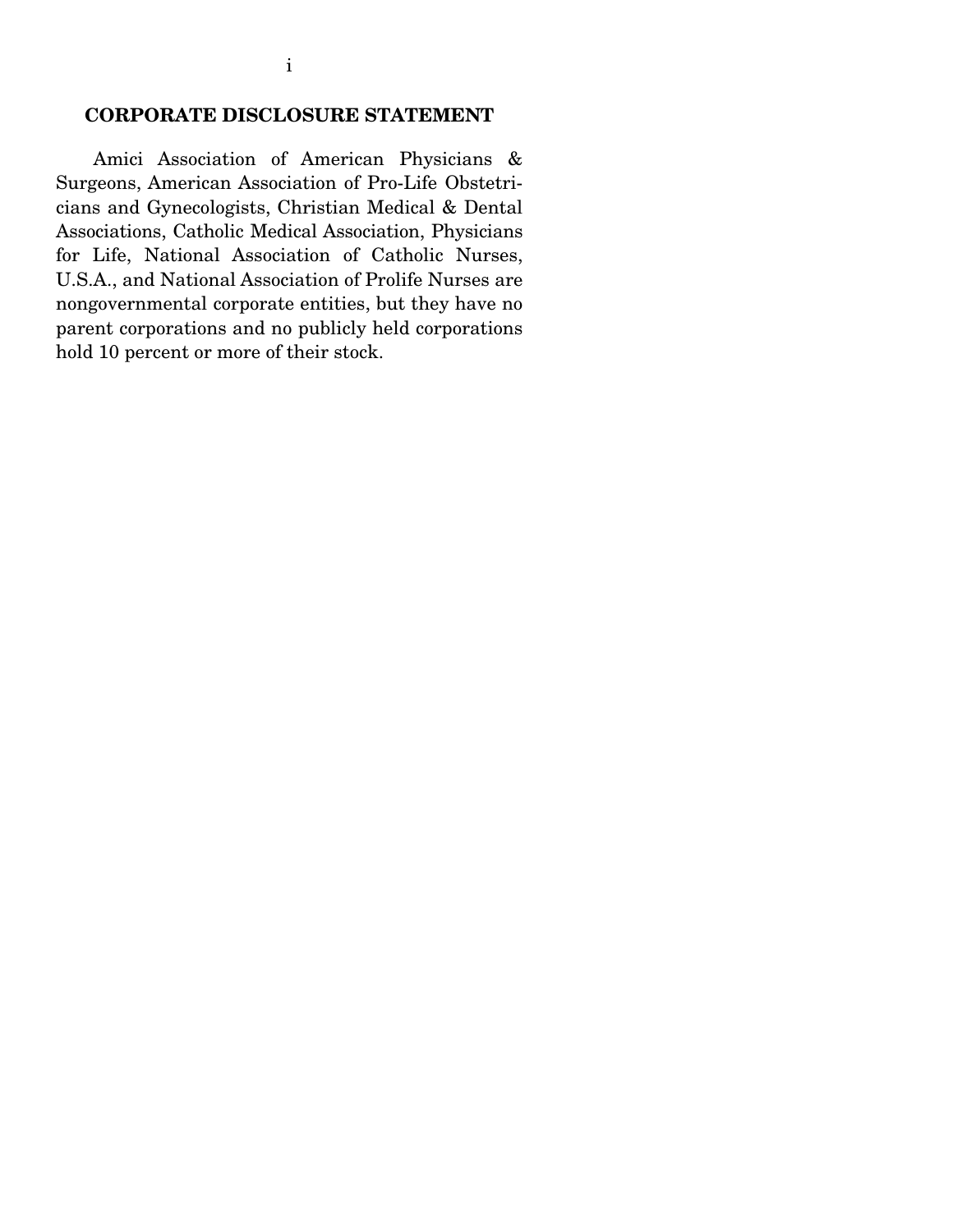# TABLE OF CONTENTS

| L<br>٠<br>۰<br>٦ |
|------------------|
|------------------|

| CORPORATE DISCLOSURE STATEMENT                                                                                                                                                                                                                           | $\mathbf{i}$   |  |  |  |  |  |
|----------------------------------------------------------------------------------------------------------------------------------------------------------------------------------------------------------------------------------------------------------|----------------|--|--|--|--|--|
|                                                                                                                                                                                                                                                          | iv             |  |  |  |  |  |
| STATEMENT OF INTEREST OF AMICI                                                                                                                                                                                                                           |                |  |  |  |  |  |
|                                                                                                                                                                                                                                                          | 1              |  |  |  |  |  |
| SUMMARY OF THE ARGUMENT                                                                                                                                                                                                                                  | $\overline{2}$ |  |  |  |  |  |
|                                                                                                                                                                                                                                                          | 3              |  |  |  |  |  |
| I. THIS COURT HAS RECOGNIZED THAT<br>BROAD DEFERENCE SHOULD BE GIVEN<br>TO LEGISLATIVE FINDINGS AND EN-<br>ACTMENTS, AND THEREFORE, THE<br>COURT OF APPEALS ERRED<br>A. Abortion Issues Are Complex Issues                                               | 3              |  |  |  |  |  |
| That Are Fact Bound and Involve<br>National and State Policy That Are<br>Best Left to the Legislative Branches                                                                                                                                           | 3              |  |  |  |  |  |
| The Arizona Legislature Based Its<br><b>B.</b><br>Legislation on Extensive Reliable<br>Scientific Research Concerning the<br><b>Greater Risks of Abortion After Twenty</b><br>Weeks, and Therefore, the Legislation<br>Is Within the Legislature's Broad | 8              |  |  |  |  |  |
|                                                                                                                                                                                                                                                          |                |  |  |  |  |  |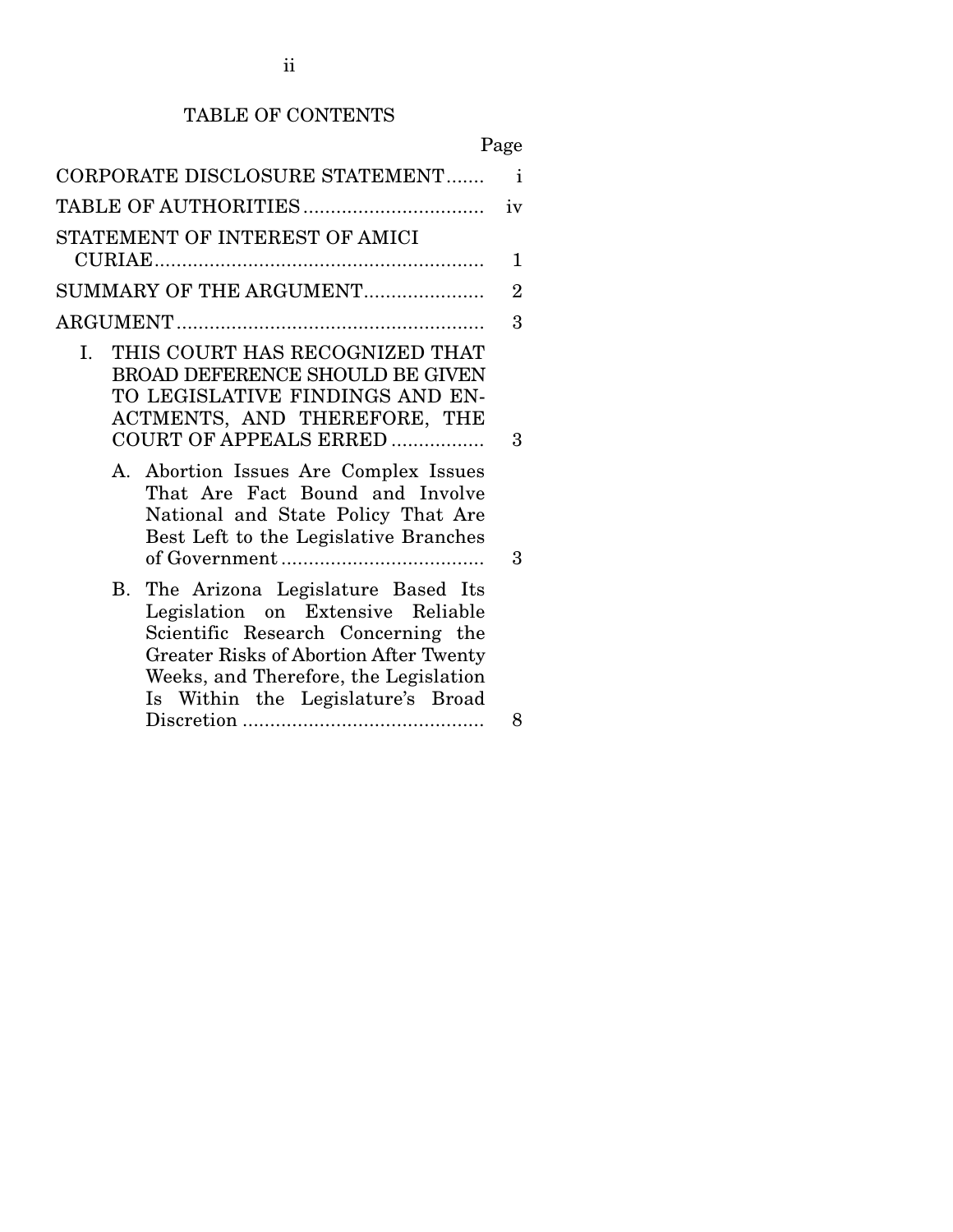iii

# TABLE OF CONTENTS – Continued

| II. IT IS WELL-RECOGNIZED THAT ABOR-<br>TION HAS SIGNIFICANT SHORT-TERM<br>AND LONG-TERM HEALTH RISKS, AND<br>THEREFORE, ARIZONA HAS A LEGITI-<br>MATE INTEREST TO PROTECT WOMEN | 12 |
|----------------------------------------------------------------------------------------------------------------------------------------------------------------------------------|----|
| A. The State Has a Legitimate Interest<br>in Protecting Women Because Abortion<br>Poses Significant Risk of Physical                                                             | 13 |
| B. Post-Abortive Women Have a High<br>Risk of Psychological Harm, and There-<br>fore, the Legislature Correctly Exer-<br>cised Its Broad Discretion                              | 23 |
|                                                                                                                                                                                  | 29 |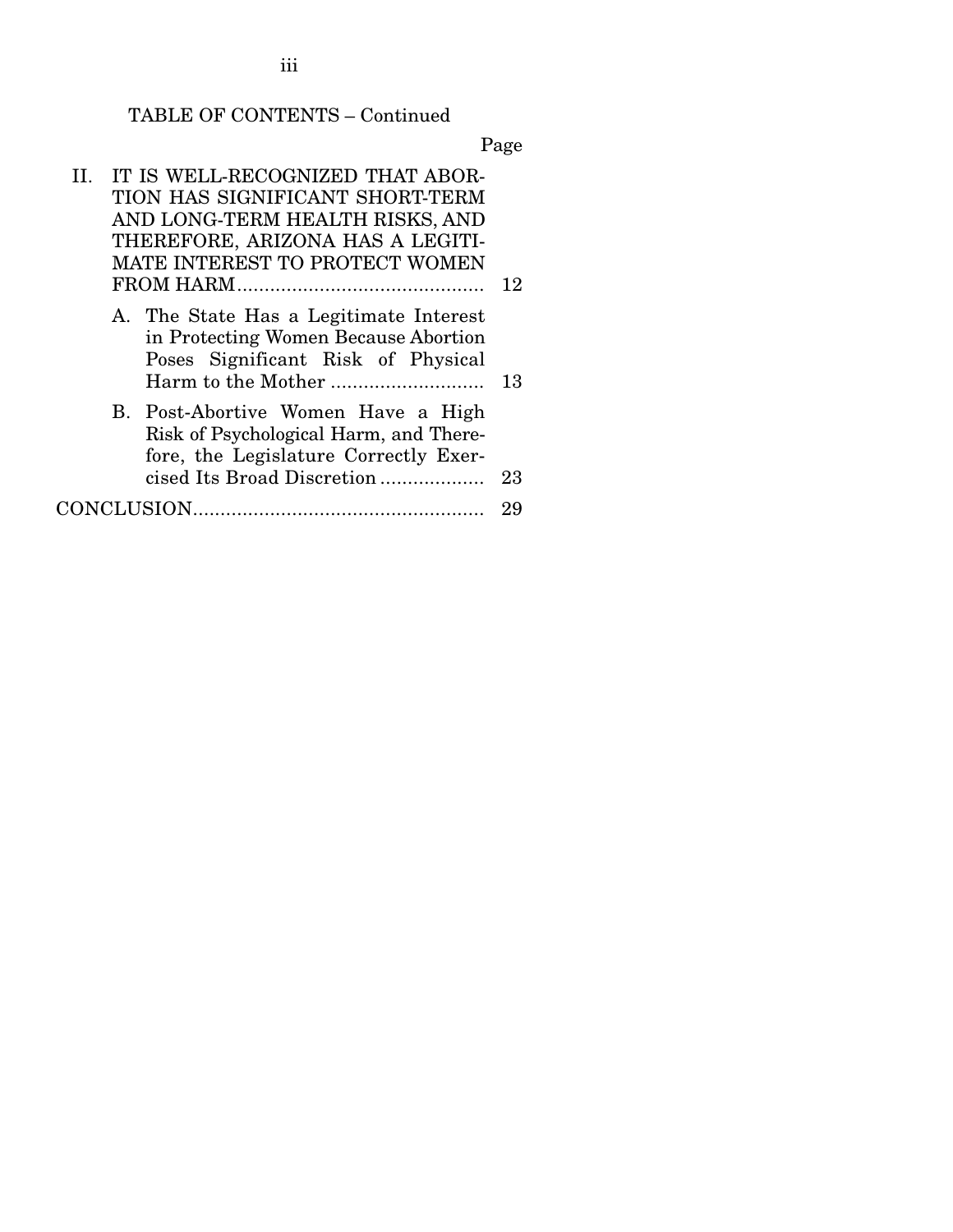# Page

# CASES

| City of Akron v. Akron Center for Reproductive  |
|-------------------------------------------------|
|                                                 |
| Dominion Hotel v. State of Arizona, 249 U.S.    |
| Gibbons v. Ogden, 22 U.S. (9 Wheat.) 1 (1824) 3 |
| Gonzales v. Carhart, 550 U.S. 124 (2007) passim |
| Isaacson v. Horne, 884 F. Supp. 2d 961 (2012)10 |
| Isaacson v. Horne, 716 F.3d 1213 (2013) 12      |
| McCormack v. Hiedeman, 694 F.3d 1004 (9th       |
| Planned Parenthood v. Casey, 505 U.S. 833       |
| Roe v. Wade, 410 U.S. 113 (1973)3, 4, 14, 24    |
| Turner Broadcasting System, Inc. v. F.C.C., 520 |
| Women's Medical Center v. Bell, 248 F.3d 411    |
|                                                 |

# **STATUTES**

| Pain-Capable Unborn Child Protection Act, |  |
|-------------------------------------------|--|
|                                           |  |
|                                           |  |
|                                           |  |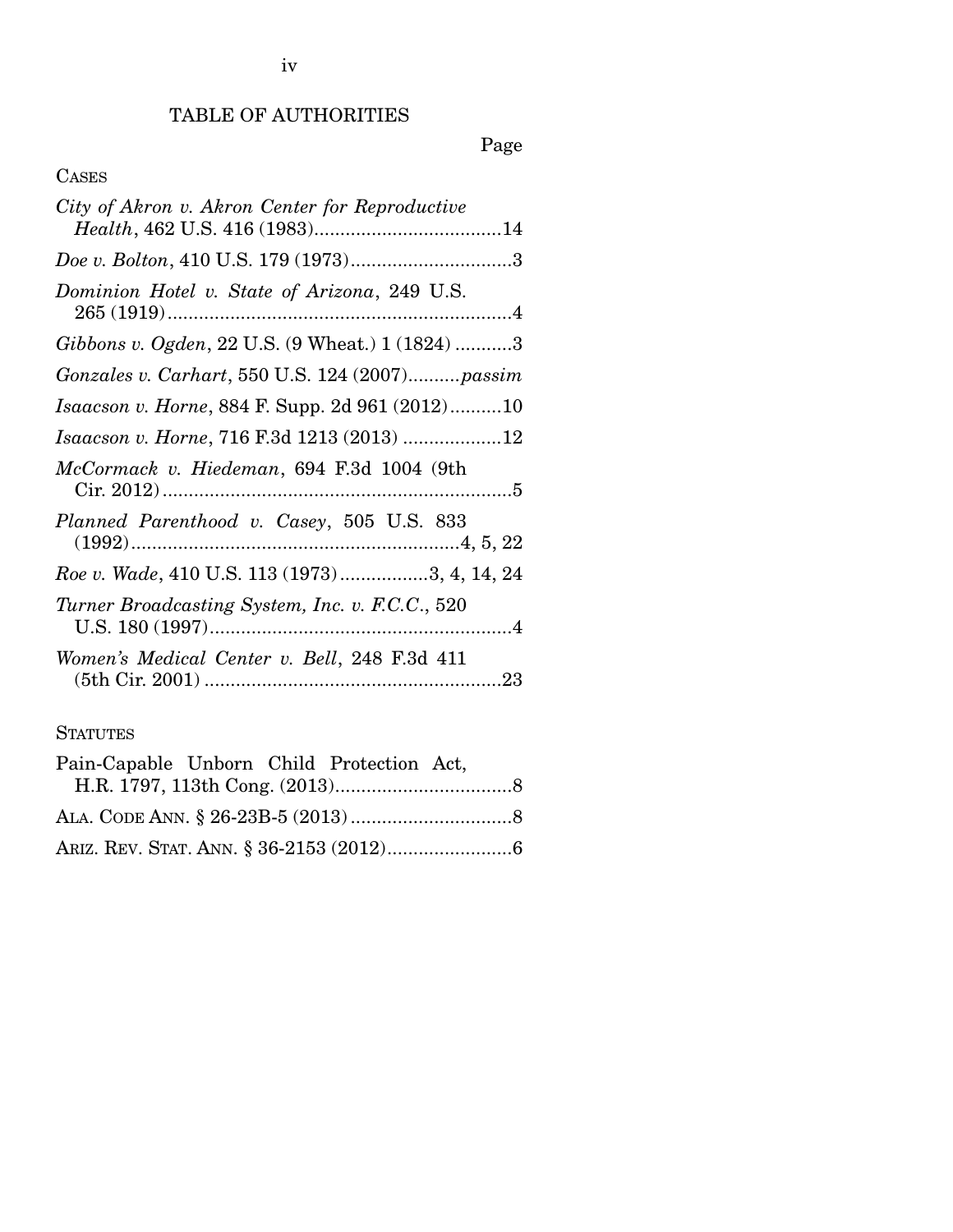# Page

| TEX. HEALTH & SAFETY CODE § 171.044 (2013)8 |  |
|---------------------------------------------|--|
|                                             |  |

## **OTHER**

| K. Anand, Pain and Its Effects in the Human |
|---------------------------------------------|
| Neonate and Fetus, NEW ENGLAND J. MED.      |
|                                             |
| Arizona Department of Health Services, A    |
| Woman's Right to Know: Casey-style In-      |
| formed Consent Laws, available at http://   |
| www.nrlc.org/uploads/stateleg/WRTKStatus    |
|                                             |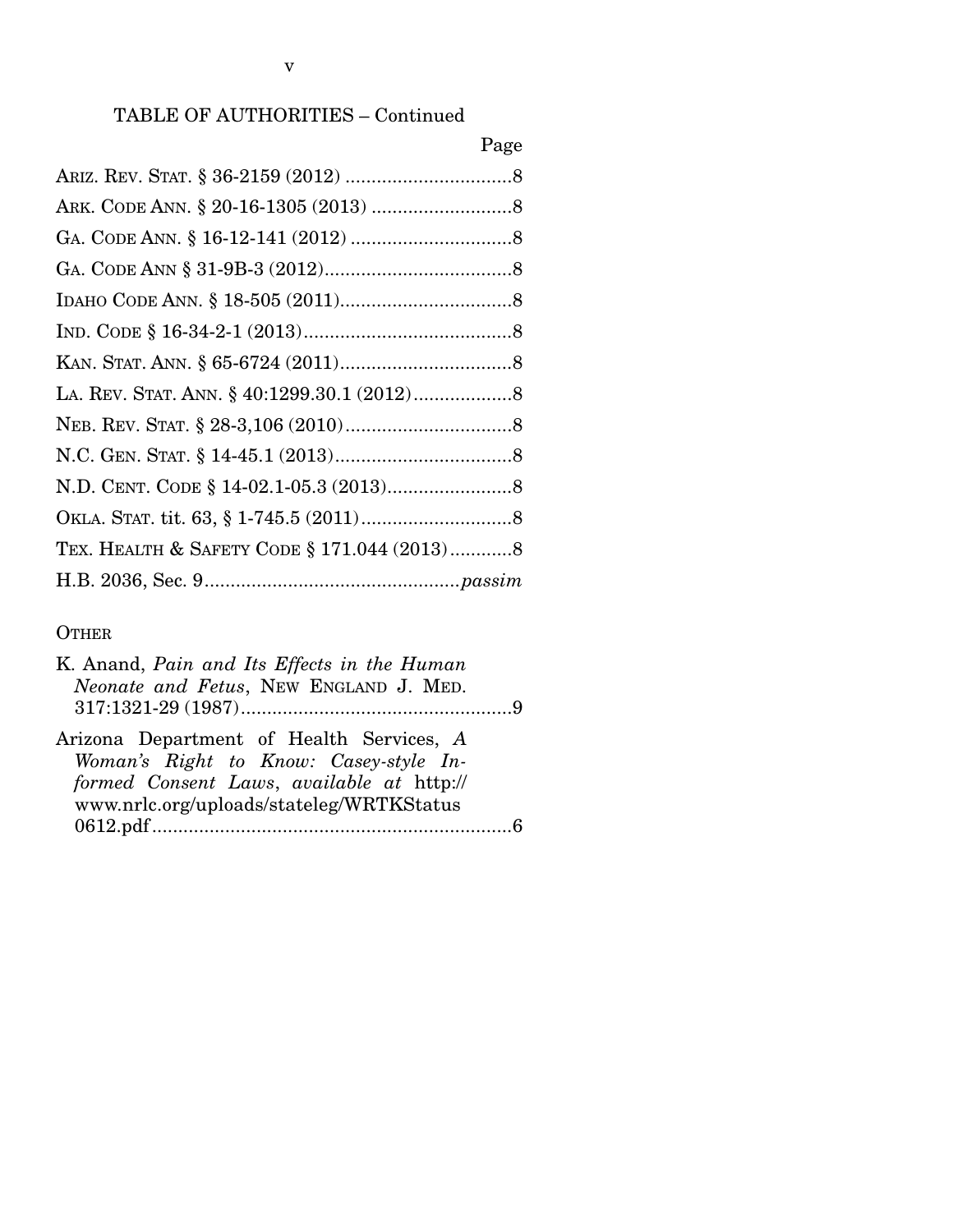Page

Arizona Department of Health Services, "A Woman's Right to Know" booklet, *available at* http://www.azdhs.gov/phs/owch/informedconsent/right-to-know/documents/a-womansright-to-know.pdf ....................................... 6, 7, 11, 24 Arizona Department of Health Services, *Abortions in Arizona: 2012 Abortion Report* at 19 (issued Aug. 1, 2013), *available at* http://www.azdhs.gov/diro/reports/pdf/2012 arizona-abortion-report.pdf ........................ 20, 21, 22 J.M. Barrett, *Induced Abortion: A Risk Factor for Placenta Previa*, AM. J. OBSTET. & GYN. 141:7 (1981) ............................................................... 9 L.A. Bartlett et al., *Risk Factors for Legal Induced Abortion-Related Mortality in the United States*, OBSTET. & GYN. 103(4):729 (2004) ................................................. 9, 13, 14, 15, 16 R.E. Behrman, PRETERM BIRTH: CAUSES, CON-SEQUENCES, AND PREVENTION  $(2006)$ ...............................9 Z. Bradshaw & P. Slade, *The Effects of Induced Abortion on Emotional Experiences and Relationships: A Critical Review of the Literature*, CLINICAL PSYCHOL. REV. 23:929 (2003) ................... 23 Center for Disease Control and Prevention, *Preterm Birth* (2013), *available at* http://www. cdc.gov/reproductivehealth/maternalinfanthealth/ pretermbirth.htm .................................................... 19

vi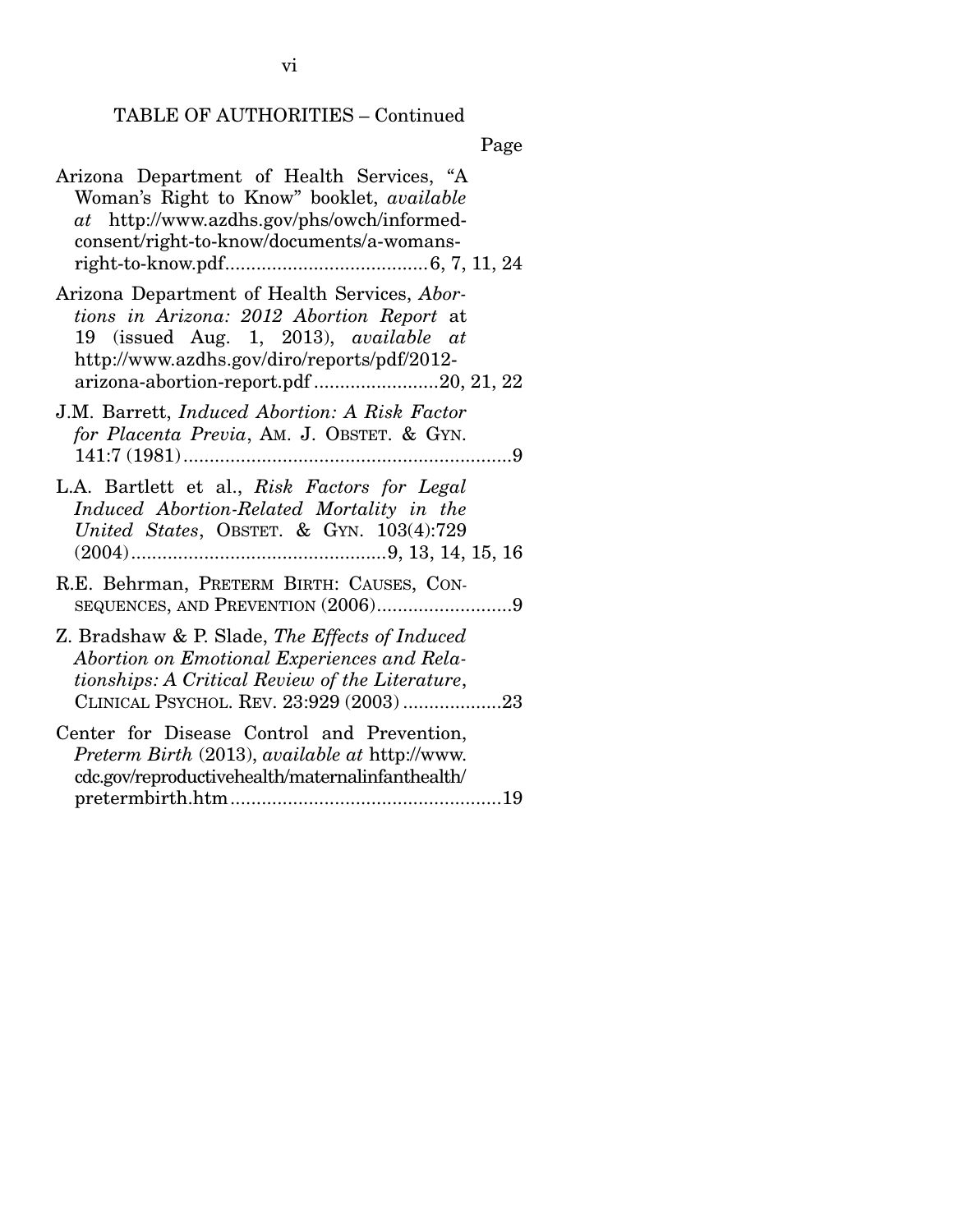|  |  |  | W.M. Callaghan et al., The Contribution of             |  |  |
|--|--|--|--------------------------------------------------------|--|--|
|  |  |  | Preterm Birth to Infant Mortality Rates in             |  |  |
|  |  |  | <i>the U.S.</i> , PEDIATRICS 118(4):1566 (Oct. 2006)19 |  |  |

- P. Carroll, *Ireland's Gain: The Demographic Impact and Consequences for the Health of Women of the Abortion Laws in Ireland and Northern Ireland since 1968* (Dec. 2011), *available at* http://papriresearch.org/ESW/Files/ Irelands\_Gain.pdf ................................................... 14
- P.K. Coleman, *Abortion and Mental Health: Quantitative Synthesis and Analysis of Research Published 1995-2009*, BRIT. J. PSYCHI-ATRY 199:180 (2011) ....................................... 9, 25, 26
- P.K. Coleman, *Induced Abortion and Increased Risk of Substance Abuse: A Review of the Evidence*, CURRENT WOMEN'S HEALTH ISSUES 1:21 (2005) ............................................................... 23
- P.K. Coleman et al., *Late-Term Elective Abortion and Susceptibility to Posttraumatic Stress Symptoms*, J. PREGNANCY 2010:1 (2010) ....................................................................... 25
- J.R. Cougle et al., *Depression Associated with Abortion and Childbirth: A Long-Term Analysis of the NLSY Cohort*, MED. SCI. MONITOR 9(4):CR157 (2003) ................................................... 23
- Elliot Institute, *Death Rate of Abortion Three Times Higher than Childbirth* (2004), *available at* http://afterabortion.org/2004/death-rateof-abortion-three-times-higher-than-childbirth/ ...... 16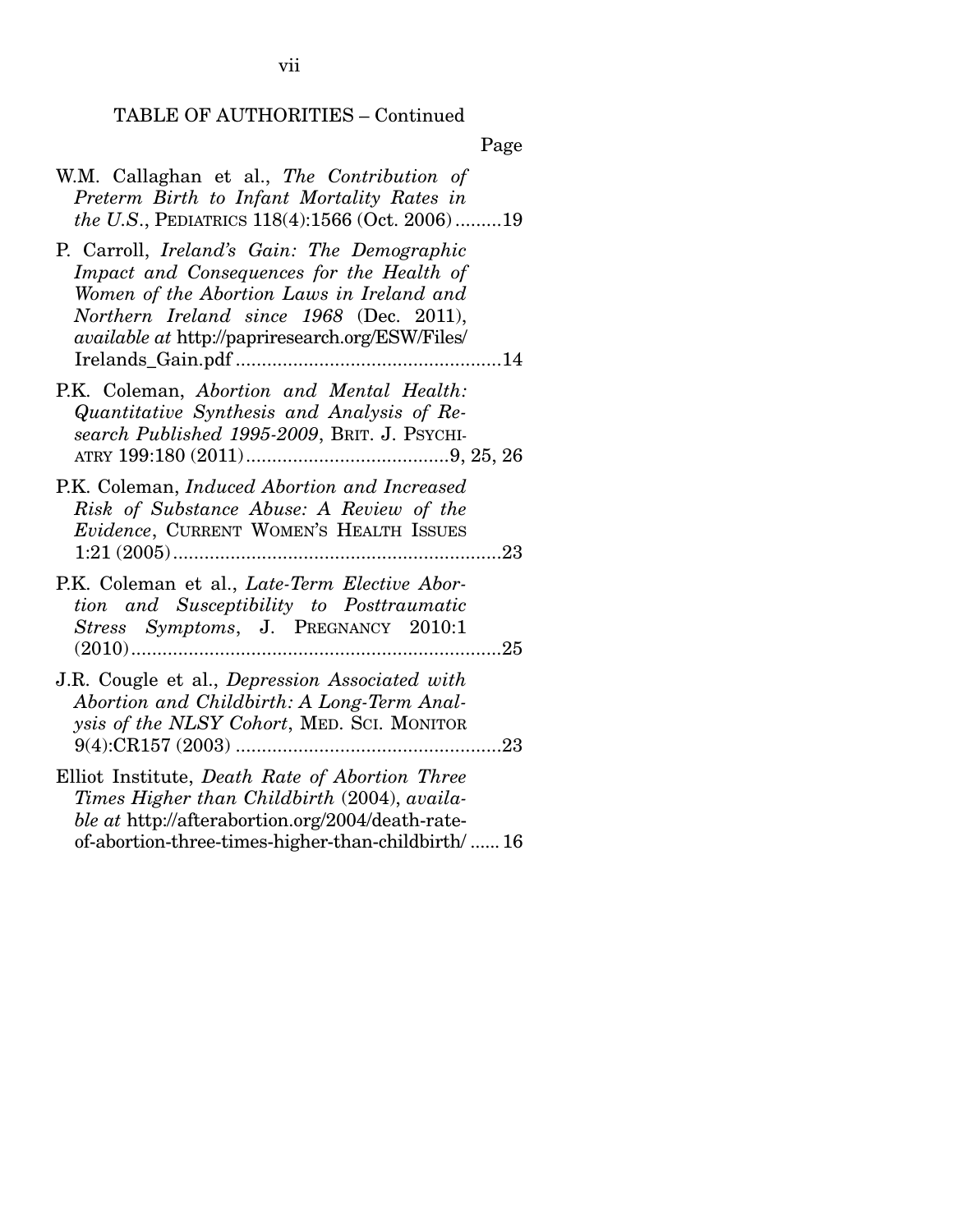viii

# TABLE OF AUTHORITIES – Continued

| Elliot Institute, Multiple Abortions Increase<br>Risk of Maternal Death: New Study (2012),<br>$available \quad at \quad \frac{http://afterabortion.org/2012/}{$<br>multiple-abortions-increase-risk-of-maternal-                            |
|---------------------------------------------------------------------------------------------------------------------------------------------------------------------------------------------------------------------------------------------|
| Elliot Institute, Abortion Has No Benefits, But<br>Does Have Risks, New Research Shows<br>(2013), available at http://afterabortion.org/<br>2013/abortion-has-no-benefits-but-does-have-                                                    |
| D.M. Fergusson et al., Abortion in Young<br>Women and Subsequent Mental Health, J.<br>CHILD PSYCHOLOGY & PSYCHIATRY 47:16                                                                                                                   |
| D.M. Fergusson et al., Reactions to Abortion<br>and Subsequent Mental Health, BRIT. J. PSY-                                                                                                                                                 |
| M. Gissler et al., <i>Injury Deaths</i> , <i>Suicides and</i><br>Homicides Associated with Pregnancy, Fin-<br>land 1987-2000, EUR. J. PUB. HEALTH 15:459                                                                                    |
| M. Gissler et al., Suicides After Pregnancy in<br>Finland, 1987-94: Register Linkage Study,<br>BRIT. MED. J. 313:1431 (1996) 7, 27, 28                                                                                                      |
| D. Grossman et al., Complications After Second<br>Trimester Surgical and Medical Abortion,<br>REPROD. HEALTH MATTERS 16:173 (May 2008),<br><i>available at http://societyfp.org/_documents/</i><br>publications/grossman_ReprodHlthMatters_ |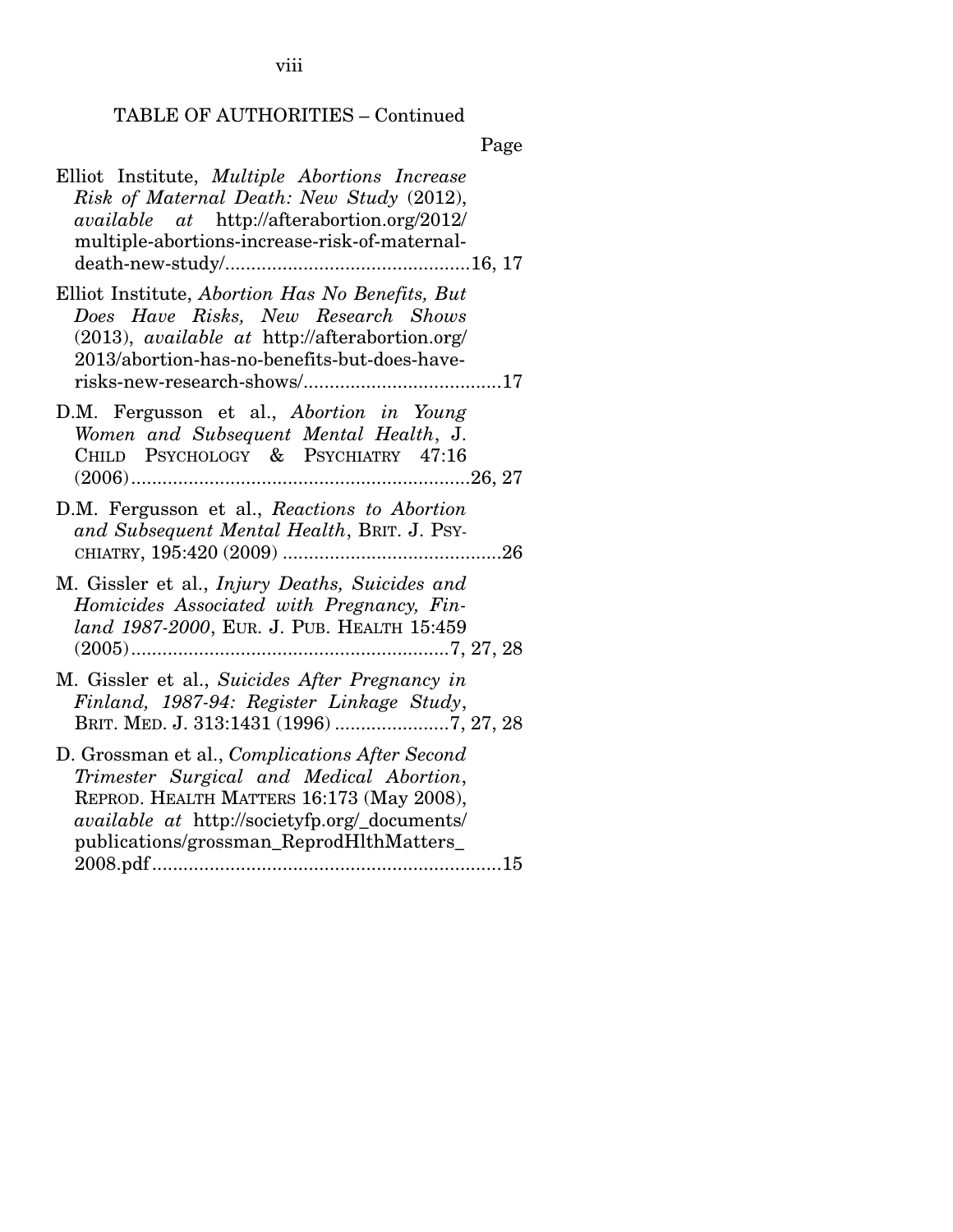| Guttmacher Institute, Facts on Induced Abor-<br>tion in the United States (July 2013), availa-<br><i>ble at</i> http://www.guttmacher.org/pubs/fb_                                                                                                                               |
|----------------------------------------------------------------------------------------------------------------------------------------------------------------------------------------------------------------------------------------------------------------------------------|
| E. Johnson & S. Calvin, <i>Induced Abortion</i><br>and Risk of Subsequent Preterm Birth at 3<br>(Dec. 2012), <i>available at</i> http://www.<br>lozierinstitute.org/wp-content/uploads/2012/12/<br>On-Point-Johnson-and-Calvin-PDF-.pdf17, 18                                    |
| E. Koch et al., Women's Education Level, Ma-<br>ternal Health Facilities, Abortion Legislation<br>and Maternal Deaths: A Natural Experiment<br>in Chile from 1957 to 2007, PLoS ONE<br>$7(5):e36613$ (May 4, 2012), available at<br>http://www.ncbi.nlm.nih.gov/pmc/articles/PMC |
| C. Moreau et al., Previous Induced Abortions<br>and the Risk of Very Preterm Delivery: Re-<br>sults of the EPIPAGE Study, BRIT. J. OBSTET.                                                                                                                                       |
| Open Letter, London Times (Oct. 27, 2006),<br><i>available at http://www.abortionreview.org/</i>                                                                                                                                                                                 |
| J. PREGLER & A. DECHERNEY, WOMEN'S HEALTH:<br>PRINCIPLES AND CLINICAL PRACTICE (2002)9, 13                                                                                                                                                                                       |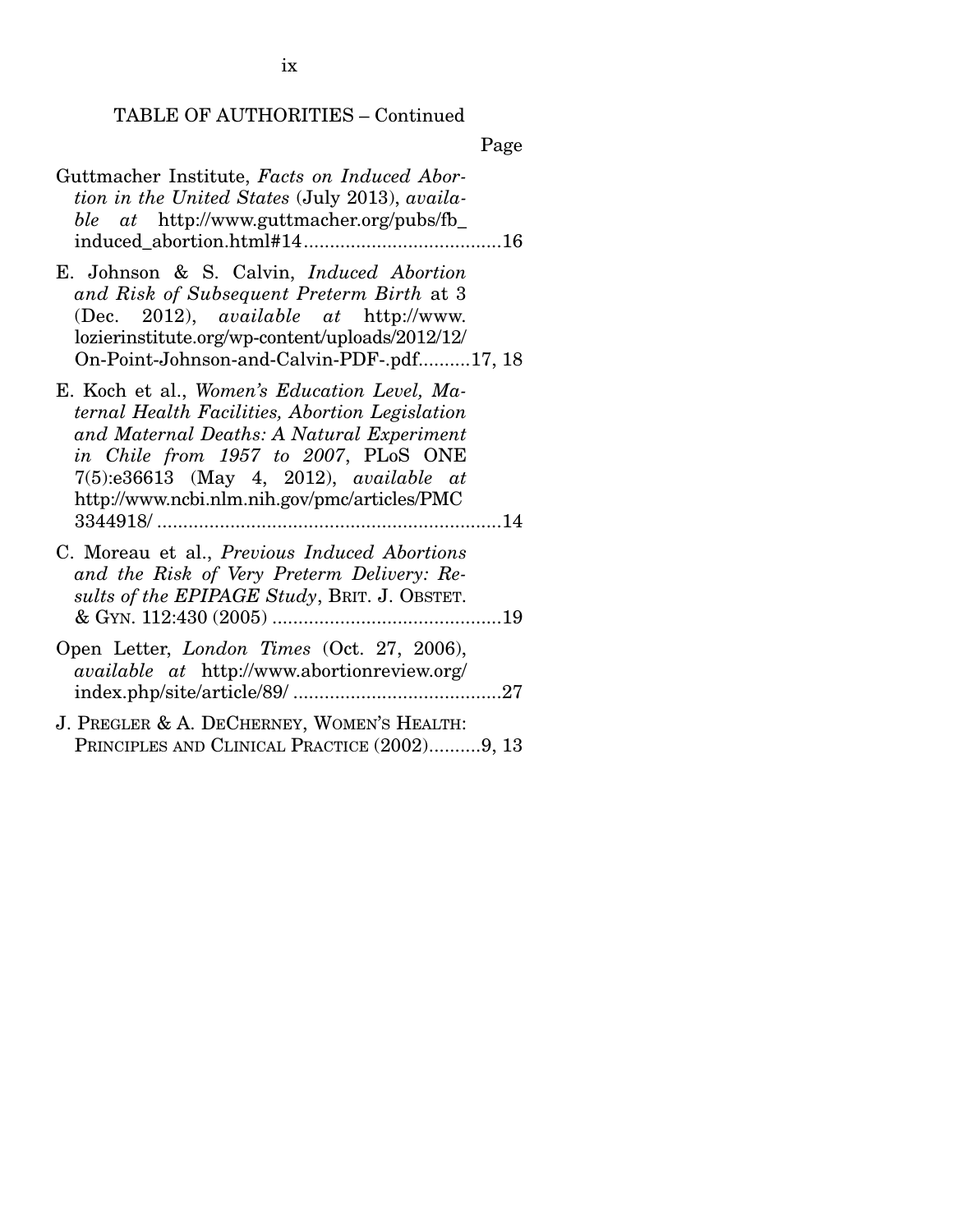Page

- D.C. Reardon et al., *Deaths Associated with Abortion Compared to Childbirth – A Review of New and Old Data and the Medical and Legal Implications*, originally published in 20 J. CONTEMP. HEALTH L. & POL'Y 279-327 (2004), *available at* http://www.afterabortion. org/pdf/DeathsAssocWithAbortionJCHLP.pdf ....... 16
- D.C. Reardon et al., *Deaths Associated with Delivery and Abortion Among California Medicaid Patients: A Record Linkage Study*, S. MED. J. 95:834 (2002) ......................................... 23
- D.C. Reardon & P.K. Coleman, *Short and Long Term Mortality Rates Associated with First Pregnancy Outcome: Population Register Based Study for Denmark 1980-2004*, MED. SCI. MONITOR 18(9):71 (Aug. 2012) ............... 7, 14, 16

REPORT OF THE SOUTH DAKOTA TASK FORCE TO STUDY ABORTION (Dec. 2005), *available at* http://www.dakotavoice.com/Docs/South%20 Dakota%20Abortion%20Task%20Force%20 Report.pdf .......................................................... 24, 25

- B. Rooney & B.C. Calhoun, *Induced Abortion and Risk of Later Premature Births*, J. AM. PHYSICIANS & SURGEONS 8(2):46 (2003) .................. 19
- V.M. Rue et al., *Induced Abortion and Traumatic Stress: A Preliminary Comparison of American and Russian Women*, MED. SCI. MONITOR 10:SR5 (2004) ........................................... 28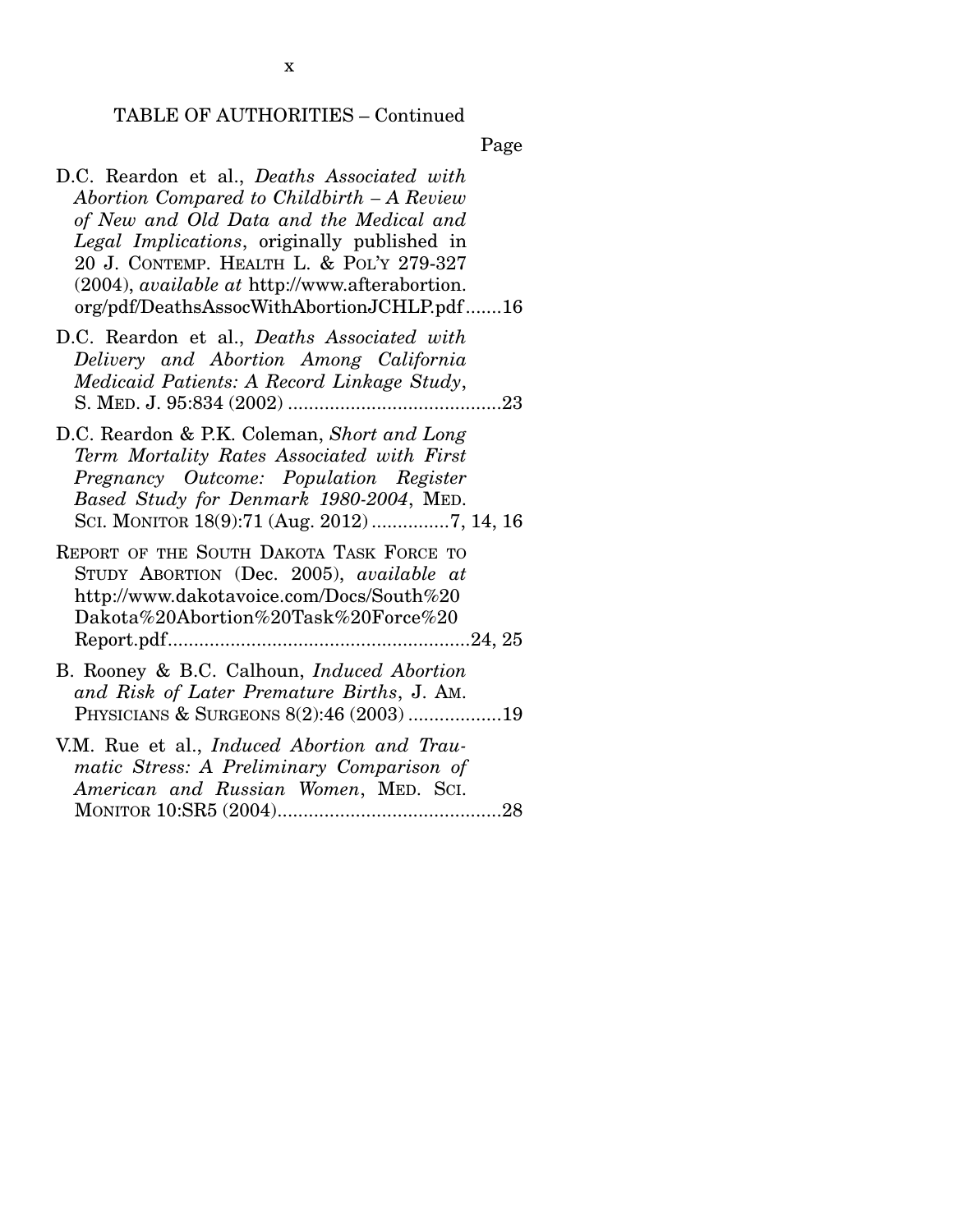Page

- P. Shah et al., *Induced Termination of Pregnancy and Low Birth Weight and Preterm Birth: A Systematic Review and Meta-Analysis*, B.J.O.G. 116(11):1425 (2009) .............. 9, 18
- M. Shuping, D. Harrison, C. Gacek, *Medical Abortion with Mifepristone (RU-486) Compared to Surgical Abortion*, *available at* http://www.rachelnetwork.org/images/Medical\_ Abortion\_with\_Mifepristone.pdf ...................... 20, 21
- The Silent Scream, *Former Abortionist Bernard Nathanson, M.D. Warns of RU-486 Dangers*, *available at* http://www.silentscream. org/ru486-drnat.htm ............................................... 21
- H.M. Swingle et al., *Abortion and the Risk of Subsequent Preterm Birth: A Systematic Review and Meta-Analysis*, J. REPROD. MED. 54:95 (2009) ......................................................... 9, 18
- Testimony of Dr. Vincent Rue on Senate Bill 398 before the Senate Committee on Health, Human Services, Insurance, and Job Creation (Feb. 27, 2008), *available at* http:// www.wrtl.org/legislation/currentlegislation/ documents/Legis\_Info\_Center\_940.04\_Vince RueTestimony\_on\_SB398.pdf ................................. 28
- J.M. Thorp et al., *Long-Term Physical and Psychological Health Consequences of Induced Abortion: Review of the Evidence*, OBSTET. & GYN. SURVEY 58(1):67 (2003) ................... 9

xi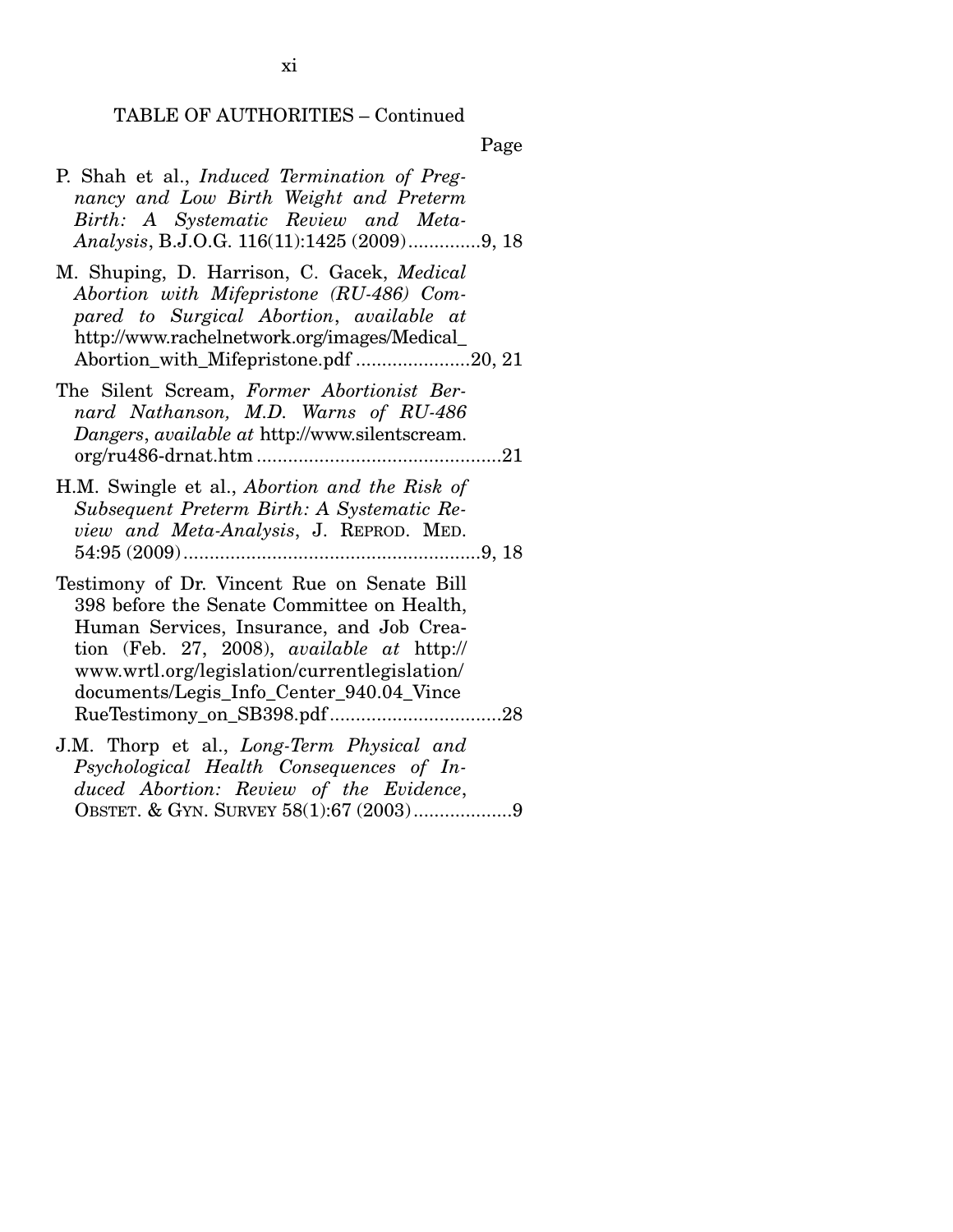Page

| R.H. van Oppenraaij et al., <i>Predicting Adverse</i><br>Obstetric Outcome After Early Pregnancy<br>Events and Complications: A Review, HUMAN<br>REPROD. UPDATE ADVANCE ACCESS 1:1 (Mar. 7,                                                                                                                    |
|----------------------------------------------------------------------------------------------------------------------------------------------------------------------------------------------------------------------------------------------------------------------------------------------------------------|
| We Care Experts, <i>Psychological</i> , <i>Relationship</i> ,<br>and Behavioral Implication of Abortion: Bib-<br>liography of Peer-Reviewed Studies, available<br><i>at</i> http://www.wecareexperts.org/sites/default/<br>files/articles/Bibliography%20of%20Peer%20<br>Reviewed%20Studies%20on%20Psychology% |
|                                                                                                                                                                                                                                                                                                                |
| J. WILLKE & B. WILLKE, ABORTION 50 (Hayes<br>25                                                                                                                                                                                                                                                                |

xii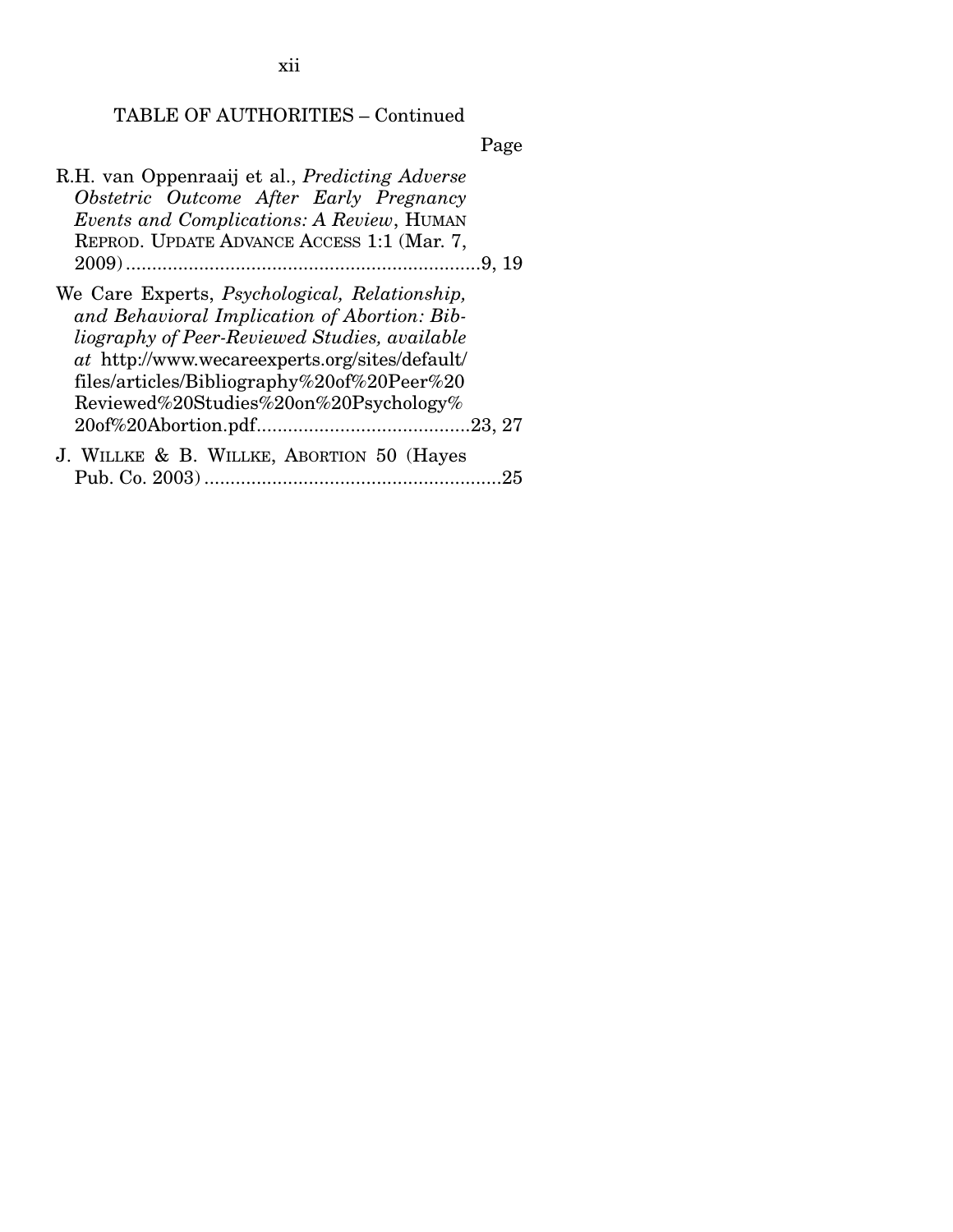### **STATEMENT OF INTEREST OF AMICI CURIAE**

 Both parties have given consent to file this amicus curiae brief. Counsel for Amici has prepared this brief supporting Petitioner.<sup>1</sup>

 This case is of great national importance and consequence because it pertains to the state legislatures' wide discretion to protect women's health. The Amici are seven national medical organizations whose members include physicians and other healthcare professionals. They are the Association of American Physicians & Surgeons (AAPS); American Association of Pro-Life Obstetricians and Gynecologists (AAPLOG); Christian Medical & Dental Associations (CMDA); Catholic Medical Association (CMA); Physicians for Life (PFL); National Association of Prolife Nurses (NAPN); and, National Association of Catholic Nurses, U.S.A. (NACN). These organizations are long-standing groups dedicated to the highest ethical standards. They have a deep interest in insuring women have good medical care

<sup>&</sup>lt;sup>1</sup> The parties were notified ten days prior to the due date of this brief of the intention to file. No counsel for a party authored this brief in whole or in part, and no counsel or party made a monetary contribution intended to fund the preparation or submission of this brief. Trinity Legal Center is a nonprofit corporation and is supported through private contributions of donors who have made the preparation and submission of this brief possible. No person other than amici curiae, their counsel, or donors to Trinity Legal Center made a monetary contribution to its preparation or submission. The parties have consented to this brief.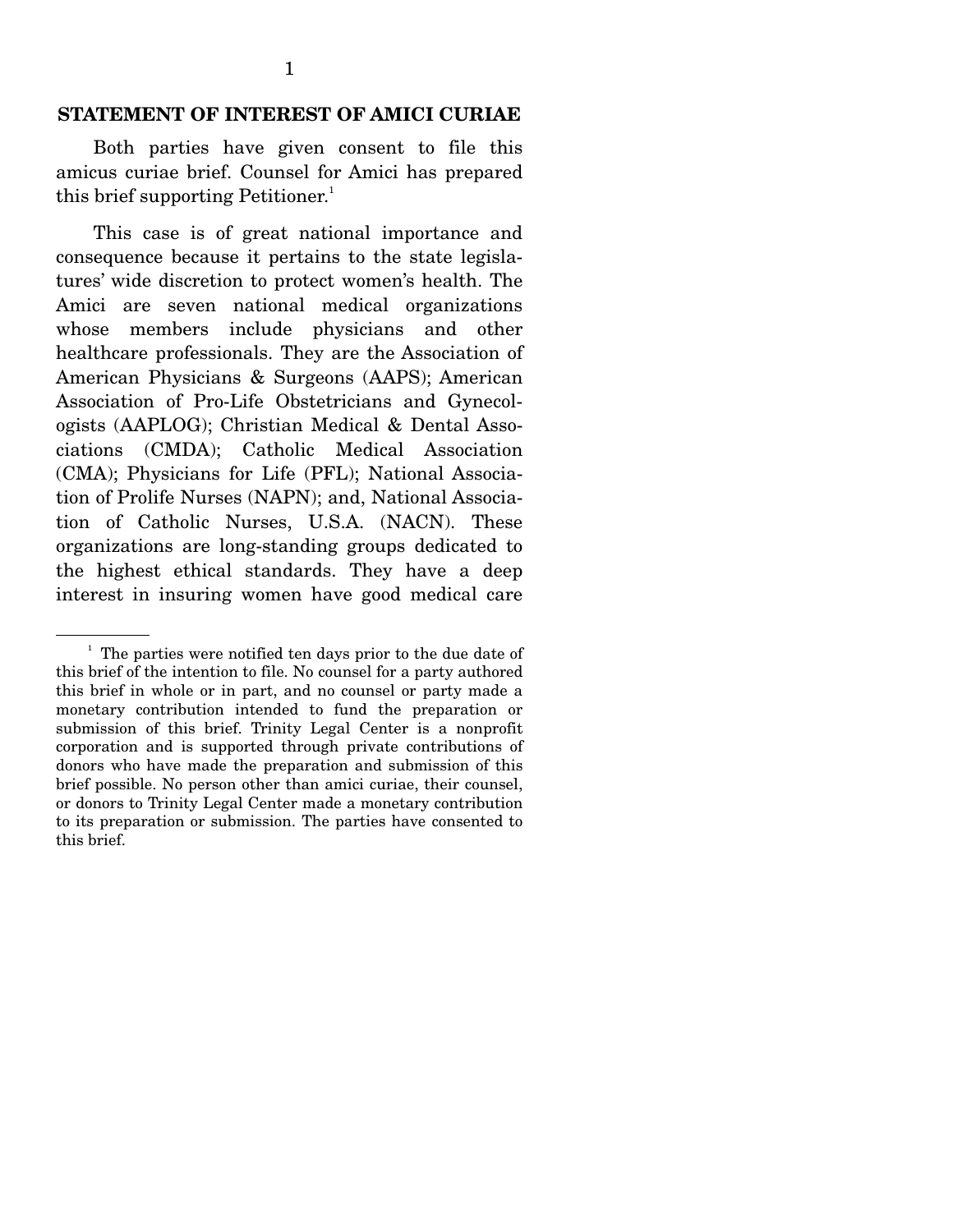and that they know the physical and psychological risks of abortion based on the extensive reliable scientific data, particularly abortions after twenty weeks gestation. Amici have members across the United States, including in Arizona.

### **SUMMARY OF THE ARGUMENT**

-----------------------------------------------------------------------

#### **I.**

 This Court has long recognized that legislatures should be given broad deference in their findings and enactments. Because abortion issues are complex factual medical issues that involve policy, they are best left to the legislative branch of government. The Arizona Legislature made findings based on the extensive reliable scientific data concerning significant risks to women considering an abortion after twenty weeks gestation. This is a legitimate exercise of the state's interest in protecting women.

#### **II.**

 Abortion has significant short-term and longterm health risks to women, including both physical and psychological harm due to major physical complications and death as well as long-term psychological risks. The extensive medical and scientific research since 1973 confirms these risks. It is universally accepted that the mother's health risks increase as the unborn child's gestational age increases. In fact, the risk increases exponentially the greater the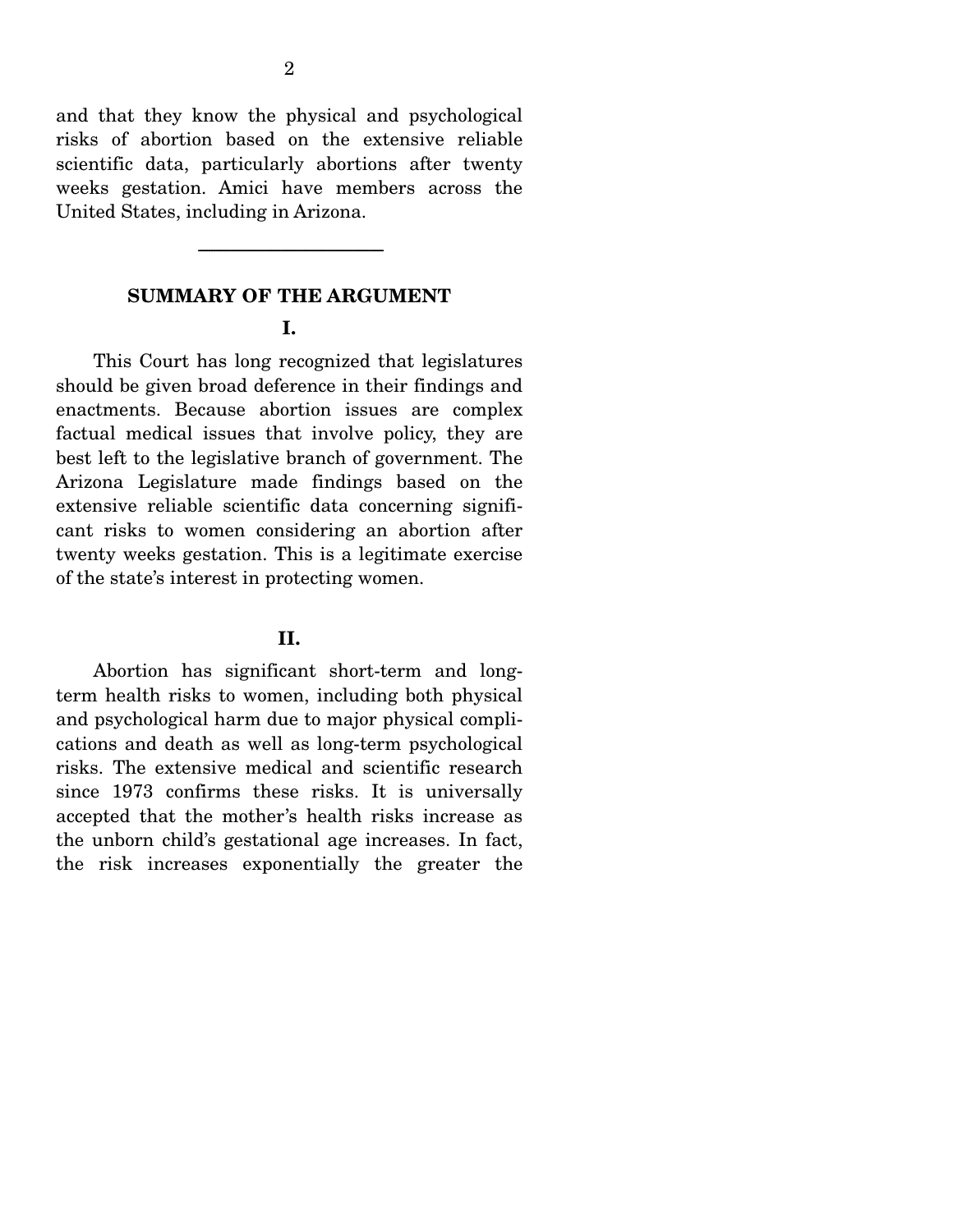gestational age of the unborn child. The Arizona Legislature correctly reviewed the scientific data and came to its conclusions to protect women, and therefore, the legislation should be upheld.

#### **ARGUMENT**

-----------------------------------------------------------------------

- **I. THIS COURT HAS RECOGNIZED THAT BROAD DEFERENCE SHOULD BE GIVEN TO LEGISLATIVE FINDINGS AND EN-ACTMENTS, AND THEREFORE, THE COURT OF APPEALS ERRED.** 
	- **A. Abortion Issues Are Complex Issues That Are Fact Bound and Involve National and State Policy That Are Best Left to the Legislative Branches of Government.**

For over a century prior to *Roe v.* Wade<sup>2</sup> and *Doe v. Bolton*, 3 health issues such as abortion were traditionally state issues.<sup>4</sup> This Court recognized that under what was later called the state's "police power," the states could regulate "health laws of every description."5

 $2^2$  410 U.S. 113 (1973).

<sup>&</sup>lt;sup>3</sup> 410 U.S. 179 (1973).

<sup>4</sup> Gibbons v. Ogden, 22 U.S. (9 Wheat.) 1, 204 (1824).

<sup>5</sup> *Id*. at 203.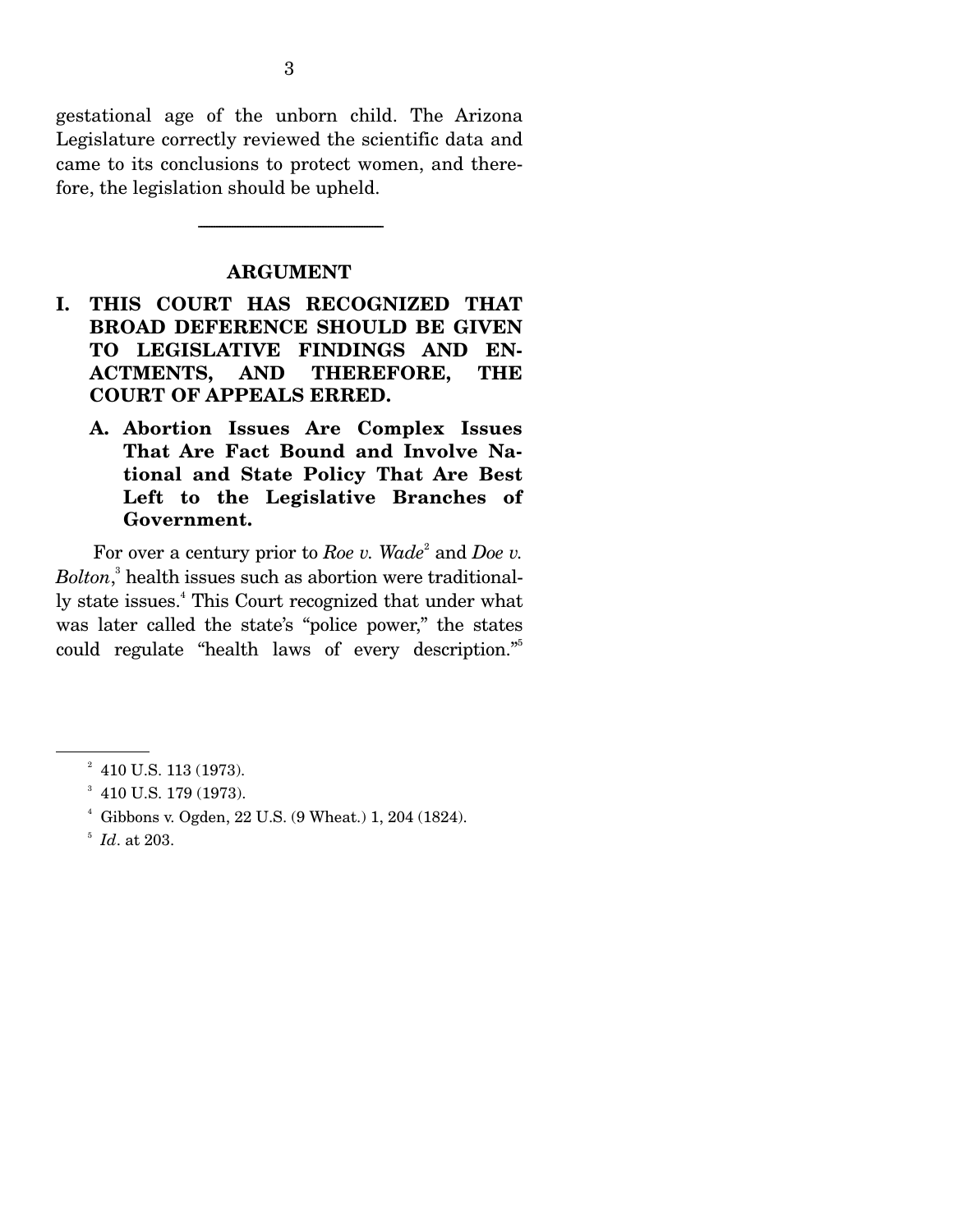In addition, this Court has given deference to legislative judgments.<sup>6</sup>

 Since *Roe*, this Court has continued to recognize that states may make reasonable regulations concerning abortion for the health and safety of women.<sup>7</sup> In *Planned Parenthood v. Casey*, this Court recognized that because the State has a substantial interest in the life of the unborn child, the State may promulgate regulations that do not create an undue burden on the woman's right to decide.<sup>8</sup> In particular, regulations that are "designed to foster the health of a woman seeking an abortion are valid if they do not constitute an undue burden."<sup>9</sup> This Court recognized that "[a]s with any medical procedure, the State may enact regulations to further the health or safety of a woman seeking an abortion."<sup>10</sup>

7 Gonzales v. Carhart, 550 U.S. 124 (2007); Planned Parenthood v. Casey, 505 U.S. 833, 876 (1992).

<sup>6</sup> Gonzales v. Carhart, 550 U.S. 124, 163 (2007) (stating state and federal legislatures have wide discretion to pass legislation where there is medical and scientific uncertainty); Turner Broadcasting System, Inc. v. F.C.C., 520 U.S. 180, 195 (1997) (stating substantial deference should be given because legislature is better equipped to amass and evaluate the vast amounts of data on legislative issues and out of respect for legislative authority); Dominion Hotel v. State of Arizona, 249 U.S. 265, 268 (1919) (stating deference due to legislative judgments has been repeatedly emphasized).

Planned Parenthood v. Casey, 505 U.S. 833, 876 (1992).

<sup>&</sup>lt;sup>9</sup> *Id.* at 877.<br><sup>10</sup> *Id.* at 878.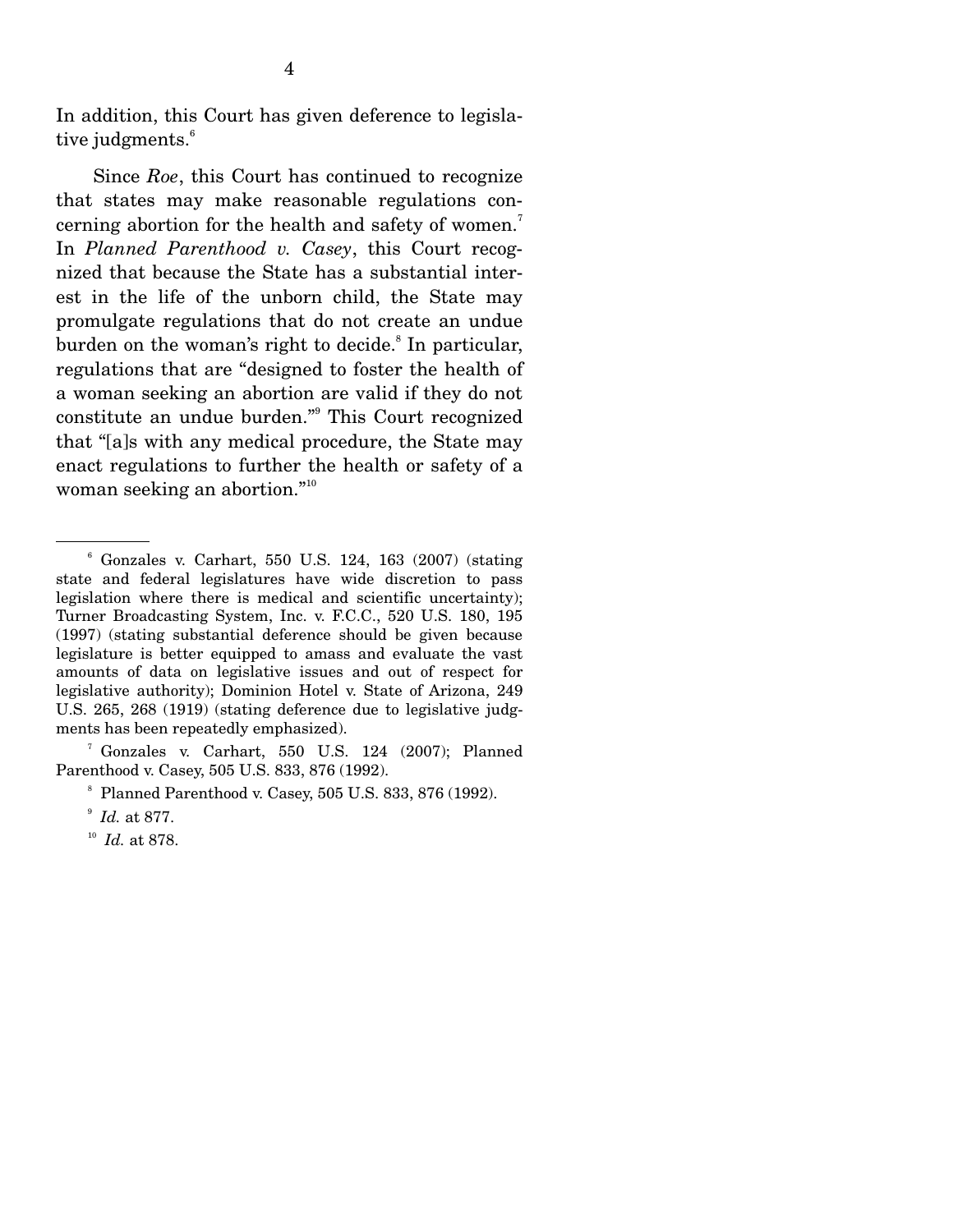Furthermore, this Court has upheld abortion regulations that "are not efforts to sway or direct a woman's choice, but rather are efforts to enhance the deliberative quality of that decision or are neutral regulations on the health aspects of her decision."<sup>11</sup> As long as there is a "commonly used and generally accepted method" of abortion, there is not a "substantial obstacle to the abortion right."<sup>12</sup> Specifically, this Court stated in *Gonzales*<sup>13</sup> that "[c]onsiderations of marginal safety, including balance of risks, are within the legislative competence when the regulation is rational and in pursuit of legitimate ends.<sup>14</sup>

 Even the United States Court of Appeals for the Ninth Circuit has recognized that "[h]istorically, laws regulating abortion have sought to further the state's interest in protecting the health and welfare of pregnant women.  $\ldots$ <sup>"15</sup> In furtherance of its interest, the State of Arizona passed House Bill (H.B.) 2036 to protect pregnant women from the significant known risks of abortion after twenty weeks gestation.

 The State can legitimately pass legislation concerning the risks of abortion and such legislation is

 $11$  *Id.* at 917 (Stevens, J., concurring in part and dissenting in part) (providing examples of valid regulations).

 $12$  Gonzales v. Carhart, 550 U.S. 124, 165 (2007).

 $13$  550 U.S. 124 (2007).

<sup>14</sup> *Id*. at 166.

<sup>15</sup> McCormack v. Hiedeman, 694 F.3d 1004, 1010 (9th Cir. 2012).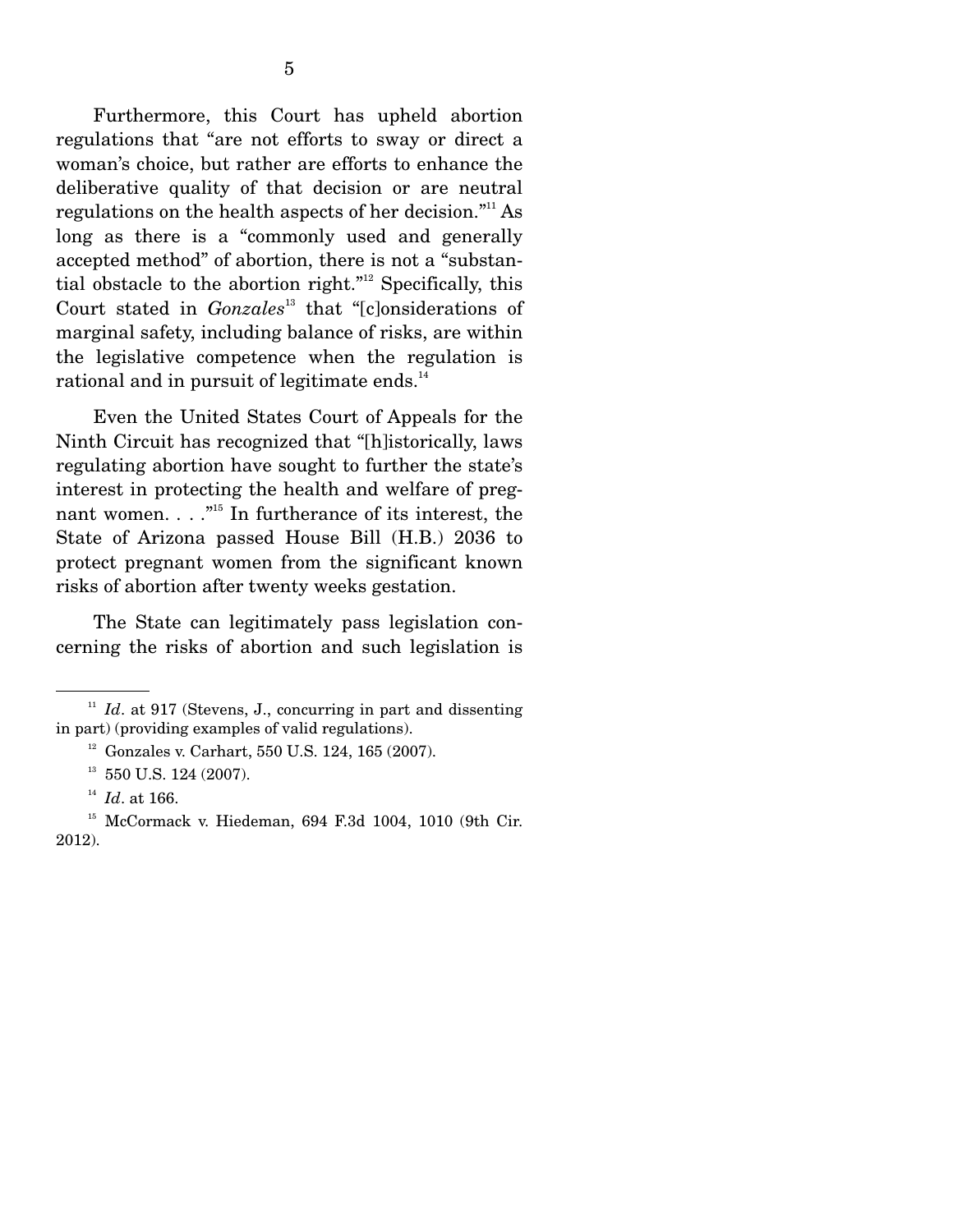within the competence of the legislature. In fact, state and federal legislatures are given "wide discretion to pass legislation in areas where there is medical and scientific uncertainty."<sup>16</sup>

 Over the years, the Arizona Legislature properly exercised its authority to protect women who are considering an abortion. For example, the Arizona Legislature passed the state's Woman's Right to Know  $law<sup>17</sup>$  and the Arizona Department of Health Services produced "A Woman's Right to Know" book $let<sup>18</sup>$  to provide accurate information for women considering an abortion. It warns:

The risks are fewer when an abortion is done in the early weeks of pregnancy. The further along in the pregnancy, the greater the chance of serious complications and the

<sup>&</sup>lt;sup>16</sup> *Id.* at 163. This Court stated: "The medical uncertainty over whether the Act's prohibition creates significant health risks provides a sufficient basis to conclude in this facial attack that the Act does not impose an undue burden." *Id*. at 164.

<sup>&</sup>lt;sup>17</sup> ARIZ. REV. STAT. ANN. § 36-2153 (2012).<br><sup>18</sup> Arizona is just one of twenty-six states that have "A Woman's Right to Know" law so that a woman will know the medical risks associated with abortion and have scientifically accurate medical facts about the development of her unborn child. *See A Woman's Right to Know: Casey-style Informed Consent Laws*, *available at* http://www.nrlc.org/uploads/ stateleg/WRTKStatus0612.pdf. The Arizona booklet is *available at* http://www.azdhs.gov/phs/owch/informed-consent/right-to-know/ documents/a-womans-right-to-know.pdf.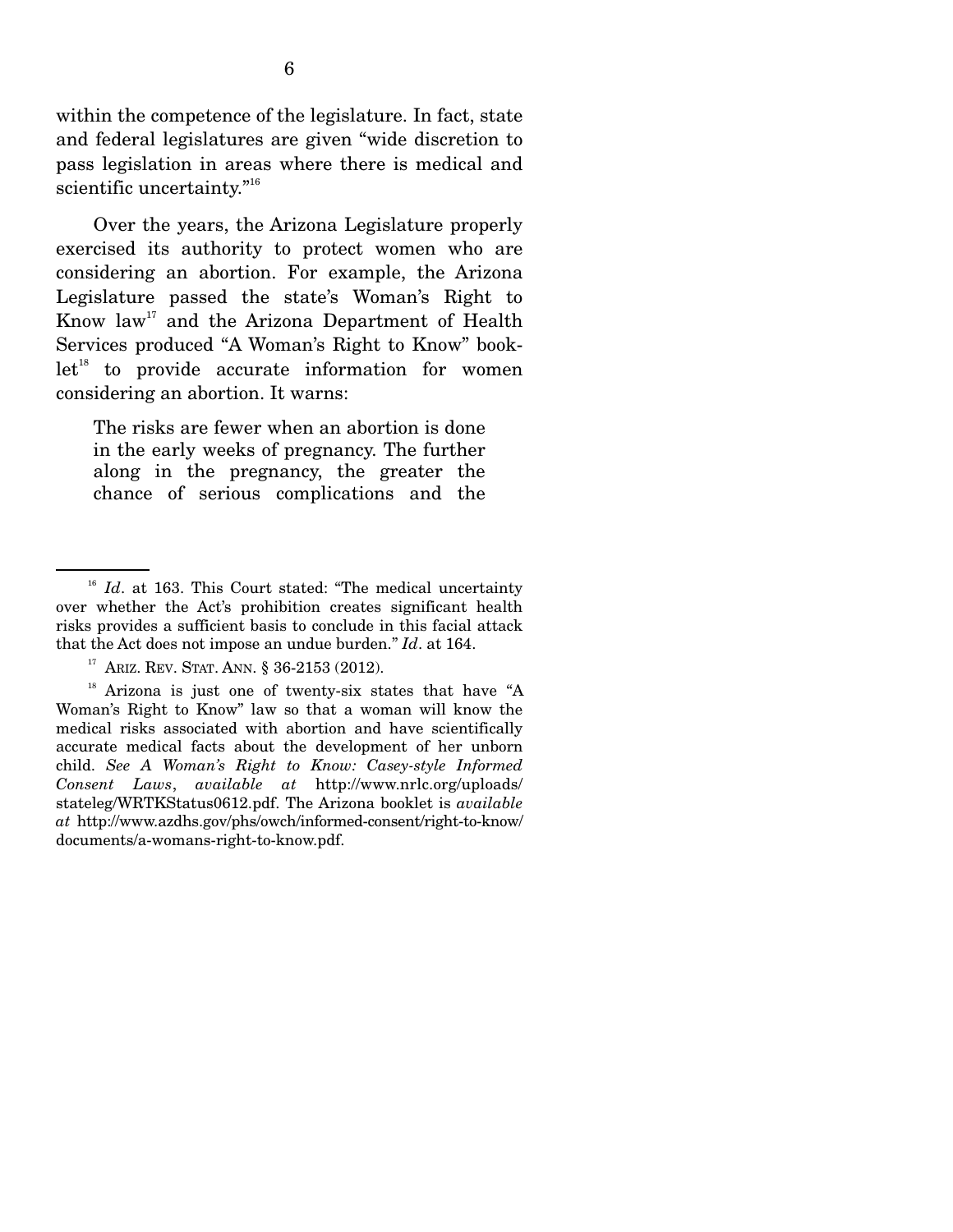greater the risk of dying from the abortion procedure.<sup>19</sup>

 Mortality rates are significantly greater the later the abortion.<sup>20</sup> This is also confirmed by record linkage studies in Finland, Denmark, and the United States which clearly demonstrate that abortion is associated with significantly higher mortality rates. $21$ 

 The Arizona Legislature's enactment of H.B. 2036, Section 9 is another step in protecting women and banning abortions after twenty weeks because of the serious risks associated with later term abortions. The increased risk of abortion at this stage is a universally accepted medical fact which is undisputed. Based on this well established fact, thirteen states and, at this time, one house of the United States

<sup>19</sup> Arizona "A Woman's Right to Know" booklet, *available at* http://www.azdhs.gov/phs/owch/informed-consent/right-to-know/ documents/a-womans-right-to-know.pdf.

<sup>&</sup>lt;sup>20</sup> *Id*. Using Center for Disease Control statistics, the booklet states that there is one death per every 1,000,000 abortions if you are at 8 weeks or less; one death per 29,000 abortions for pregnancies at 16-20 weeks; and one death per 11,000 abortions at 21 weeks and more.

<sup>21</sup> *See, e.g.,* D.C. Reardon & P.K. Coleman, *Short and Long Term Mortality Rates Associated with First Pregnancy Outcome: Population Register Based Study for Denmark 1980- 2004*, MED. SCI. MONITOR 18(9):71-76 (Aug. 2012); M. Gissler et al., *Injury Deaths, Suicides and Homicides Associated with Pregnancy, Finland 1987-2000*, EUR. J. PUB. HEALTH 15:459 (2005); M. Gissler et al., *Suicides After Pregnancy in Finland, 1987-94: Register Linkage Study*, BRIT. MED. J. 313:1431 (1996).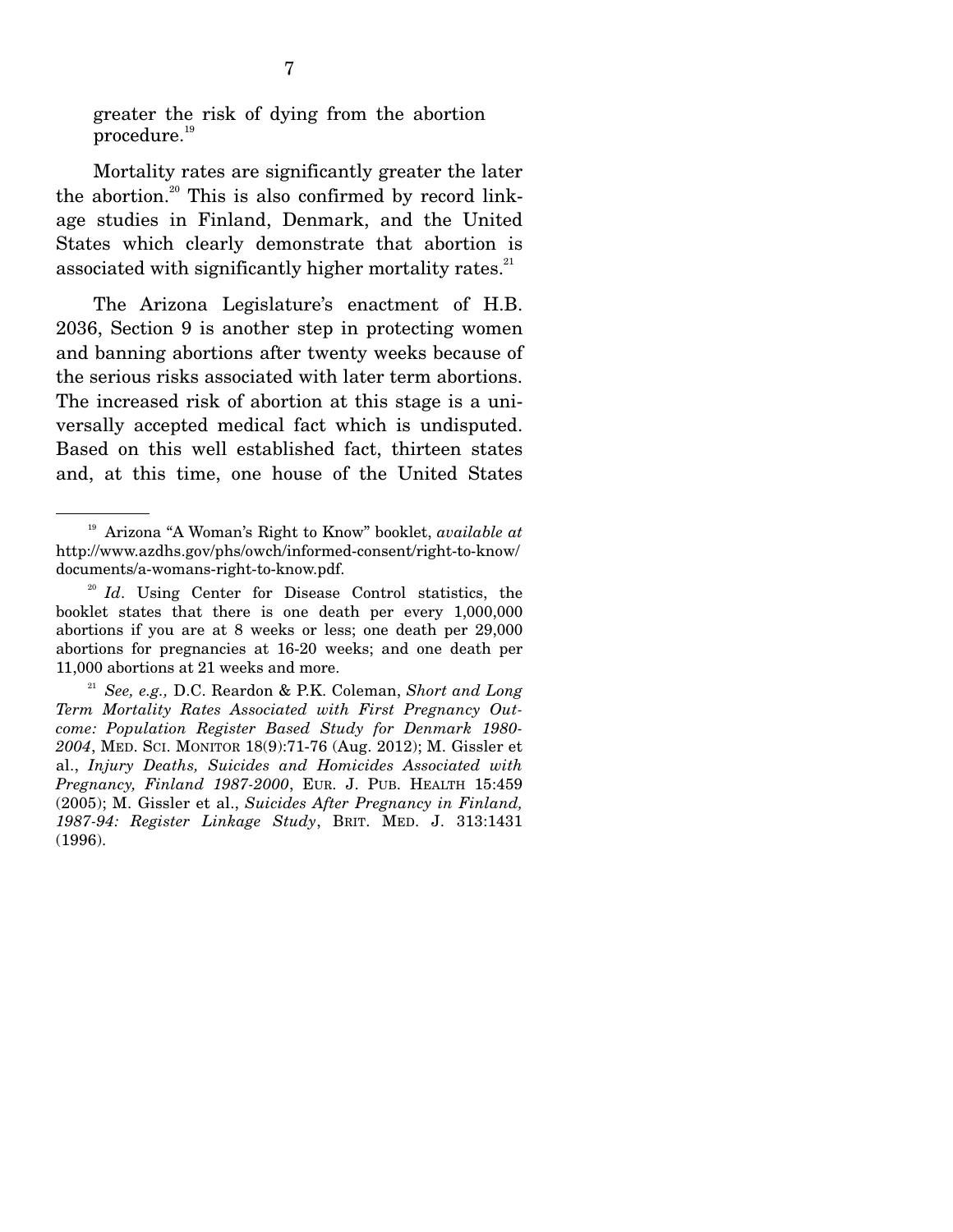Congress have passed legislation limiting abortion beyond twenty weeks except where there are serious health risks or the risk of the mother's death. $^{22}$  Thus, Arizona has taken a reasonable position to protect women based on reliable scientific data.

**B. The Arizona Legislature Based Its Legislation on Extensive Reliable Scientific Research Concerning the Greater Risks of Abortion After Twenty Weeks, and Therefore, the Legislation Is Within the Legislature's Broad Discretion.** 

 In *Gonzales*, this Court recognized the "bond of love the mother has for her child" and that "abortion requires a difficult and painful moral decision."<sup>23</sup> Based on an amicus brief citing sworn affidavits from post-abortive women, this Court also recognized that

<sup>&</sup>lt;sup>22</sup> Pain-Capable Unborn Child Protection Act, H.R. 1797, 113th Cong. (2013) (20 weeks or greater); ALA. CODE ANN. § 26- 23B-5 (2013) (20 weeks or more); ARIZ. REV. STAT. § 36-2159 (2012) (20 weeks); ARK. CODE ANN. § 20-16-1305 (2013) (20 weeks or more); GA. CODE ANN. § 16-12-141 (2012) (20 weeks or more) and GA. CODE ANN. § 31-9B-3 (2012) (20 weeks or more); IDAHO CODE ANN. § 18-505 (2011) (20 weeks or more); IND. CODE § 16-34-2-1 (2013) (20 weeks); KAN. STAT. ANN. § 65-6724 (2011) (22 weeks or more); LA. REV. STAT. ANN. § 40:1299.30.1 (2012); NEB. REV. STAT. § 28-3,106 (2010) (20 weeks or more); N.C. GEN. STAT. § 14-45.1 (2013) (after 20 weeks); N.D. CENT. CODE § 14- 02.1-05.3 (2013) (20 or more weeks); OKLA. STAT. tit. 63, § 1- 745.5 (2011) (20 weeks or more); TEX. HEALTH & SAFETY CODE § 171.044 (2013) (20 weeks or more).

<sup>23</sup> Gonzales v. Carhart, 550 U.S. 124, 159 (2007).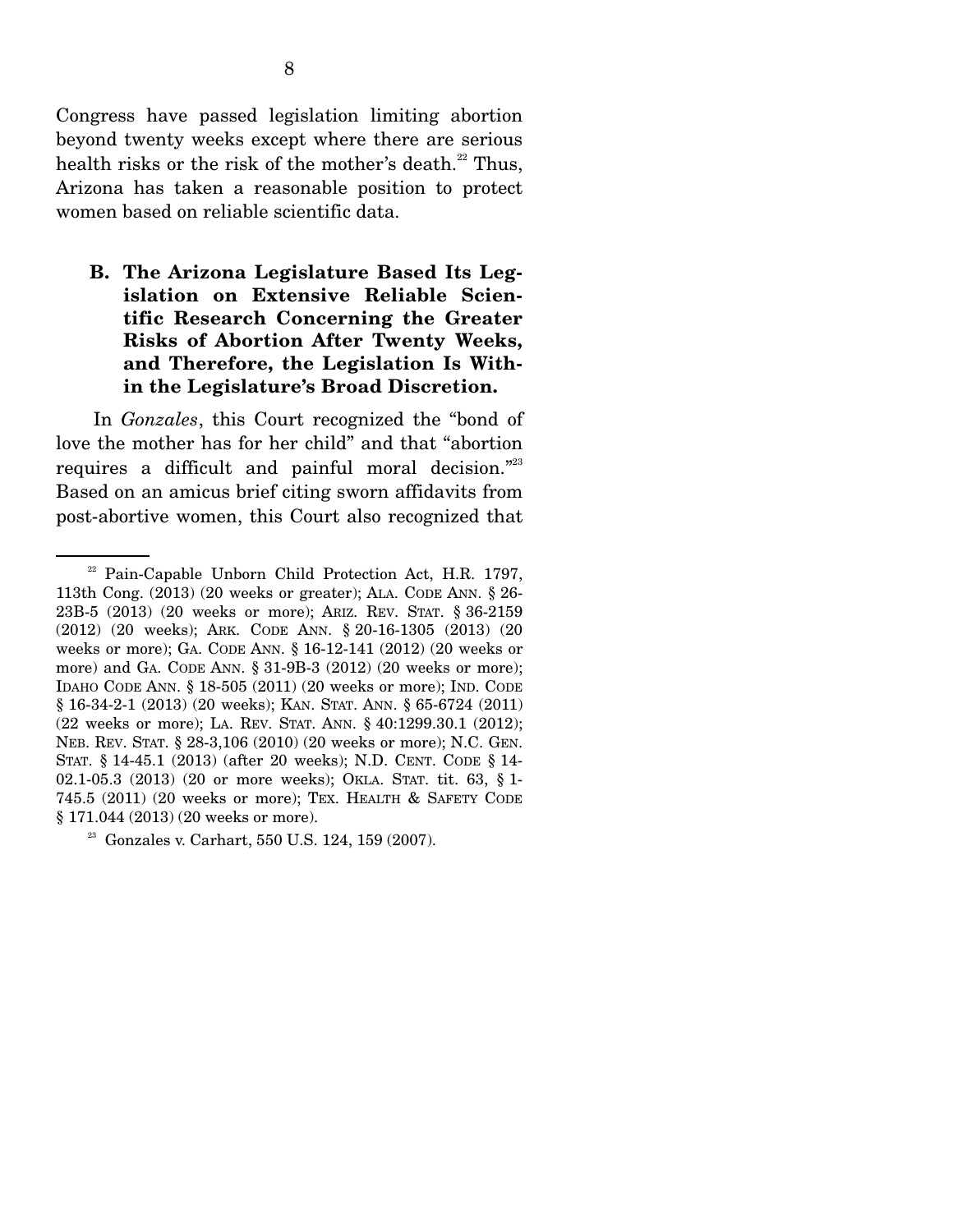some women regret their abortion and suffer from psychological consequences such as depression and loss of self-esteem.<sup>24</sup> This Court concluded: "While we find no reliable data to measure the phenomenon, it seems unexceptionable to conclude some women come to regret their choice to abort the infant life they once created and sustained."25

 The Arizona Legislature based its decision on reliable data and best medical evidence<sup>26</sup> which is

<sup>26</sup> The Legislature based its decision on the following reliable scientific data: P.K. Coleman, *Abortion and Mental Health: Quantitative Synthesis and Analysis of Research Published 1995-2009*, BRIT. J. PSYCHIATRY 199:180-86 (2011); P. Shah et al., *Induced Termination of Pregnancy and Low Birth Weight and Preterm Birth: A Systematic Review and Meta-Analysis*, B.J.O.G. 116(11):1425 (2009); H.M. Swingle et al., *Abortion and the Risk of Subsequent Preterm Birth: A Systematic Review and Meta-Analysis*, J. REPROD. MED. 54:95 (2009); R.H. van Oppenraaij et al., *Predicting Adverse Obstetric Outcome After Early Pregnancy Events and Complications: A Review*, HUMAN REPROD. UPDATE ADVANCE ACCESS 1:1 (Mar. 7, 2009); R.E. Behrman, PRETERM BIRTH: CAUSES, CONSEQUENCES, AND PREVEN-TION 519 (2006); L.A. Bartlett et al., *Risk Factors for Legal Induced Abortion-Related Mortality in the United States*, OBSTET. & GYN. 103(4):729-737 (2004); J.M. Thorp et al., *Long-Term Physical and Psychological Health Consequences of Induced Abortion: Review of the Evidence*, OBSTET. & GYN. SURVEY 58(1):67, 75 (2003); J. PREGLER & A. DECHERNEY, WOM-EN'S HEALTH: PRINCIPLES AND CLINICAL PRACTICE 232 (2002); K. Anand, *Pain and Its Effects in the Human Neonate and Fetus*, NEW ENGLAND J. MED. 317:1321-29 (1987); J.M. Barrett, *Induced Abortion: A Risk Factor for Placenta Previa*, AM. J. OBSTET. & GYN. 141:7 (1981).

<sup>24</sup> *Id*.

<sup>25</sup> *Id*.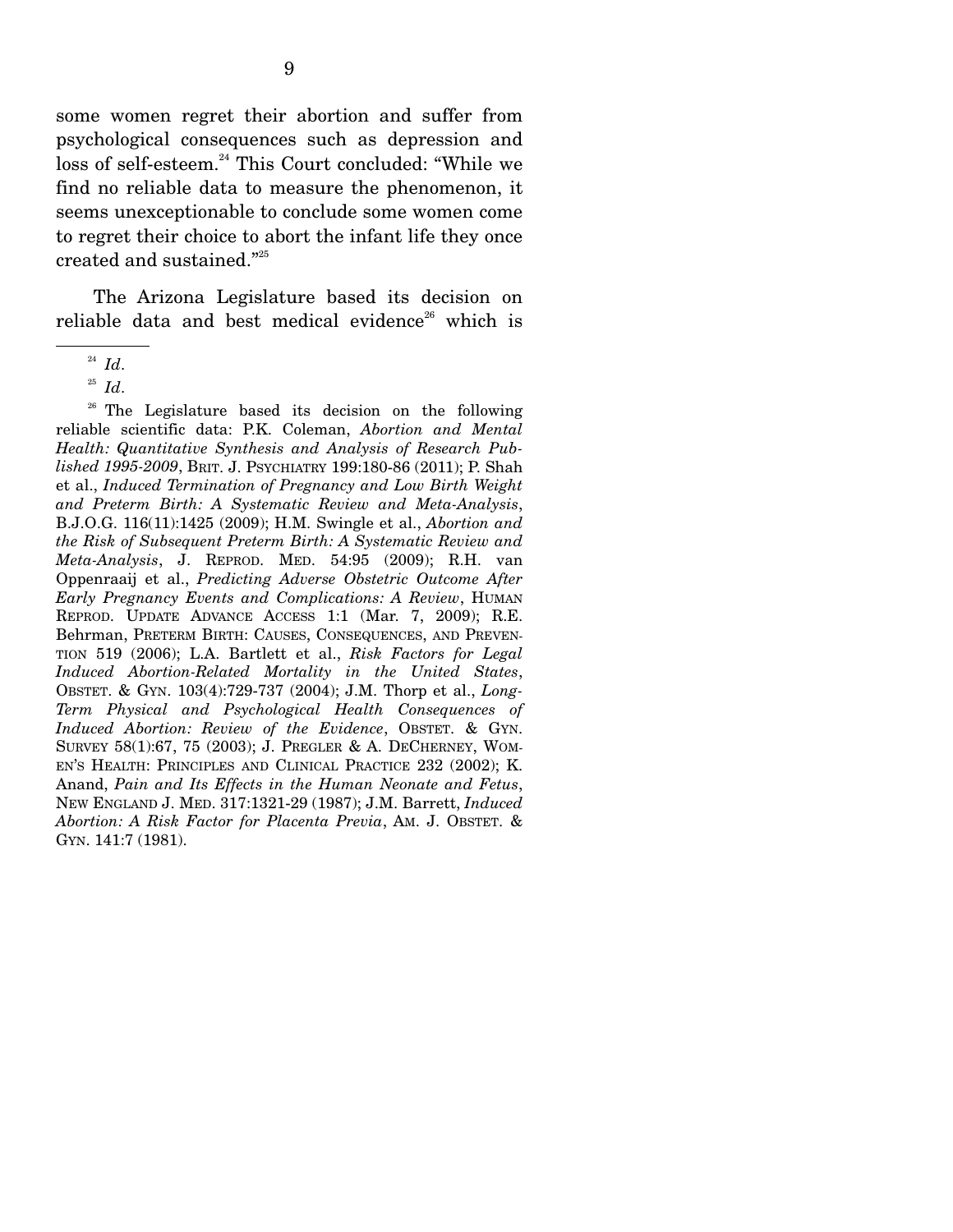now squarely before this Court. Each of the studies cited by the Legislature:

- was based on reliable and well accepted research methodology;
- was published in prestigious, nationally or internationally recognized, peer reviewed journals;
- has been accepted by the scientific community and often cited in other articles or medical websites;
- some studies were a quantitative analysis of research that was published over a period of almost two decades;
- was based on scientific knowledge, methods, and procedures and not mere speculation or belief; and,
- the scientific researchers who conducted these studies are nationally and internationally known and recognized for their work.

 In reviewing this research, the district court found that the Legislature had "cited to substantial and well-documented evidence" and "presented uncontradicted and credible evidence."<sup>27</sup> The district was correct in its finding.

 $27$  Isaacson v. Horne, 884 F. Supp. 2d 961, 971 (2012).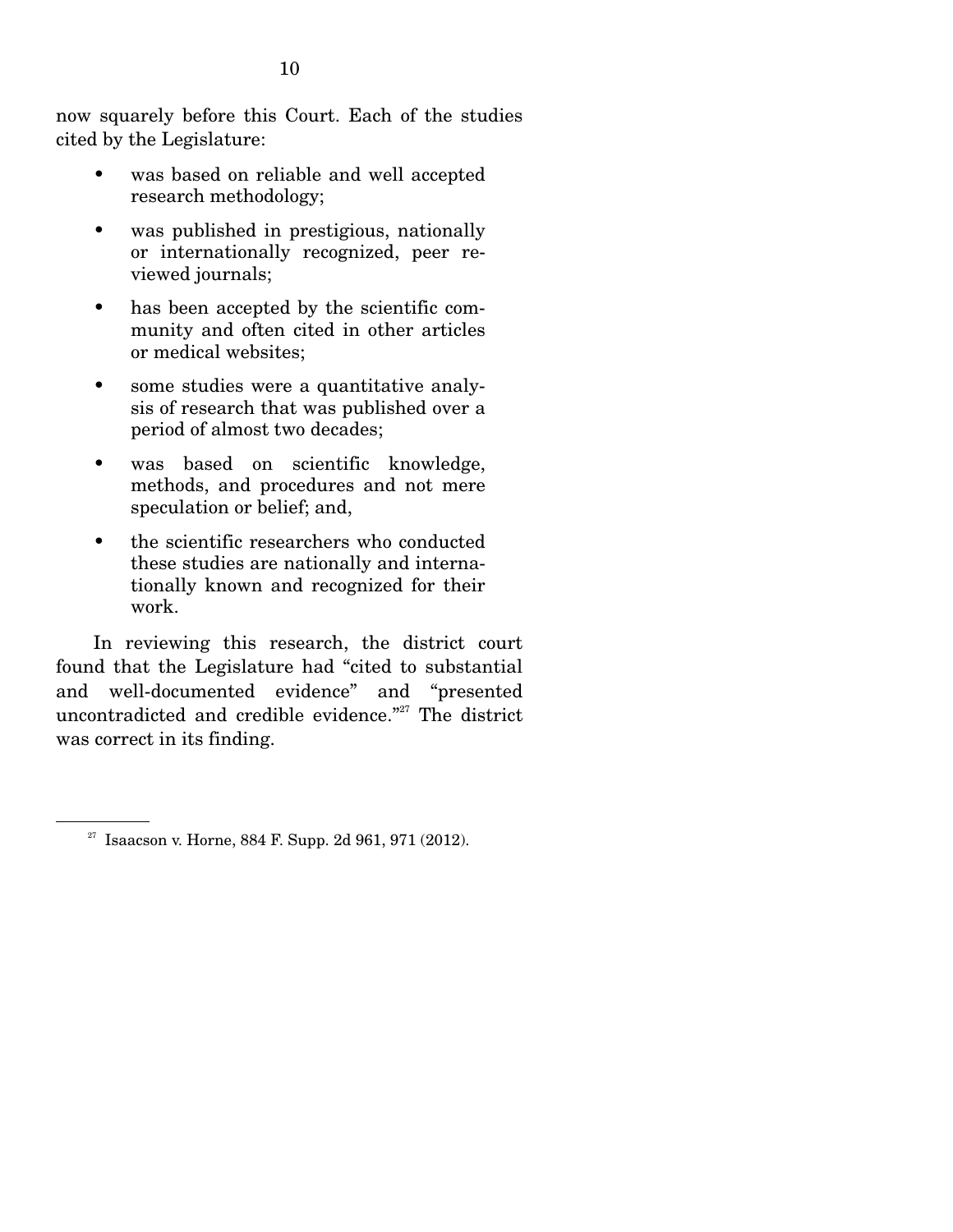Based on these reliable scientific studies, the Arizona Legislature found that "[a]bortion can cause serious both short-term and long-term physical and psychological complications for women."28 Based on the studies, the Legislature correctly found a long list of physical and psychological complications, including  $death.<sup>29</sup>$ 

 In addition, based on the reliable scientific studies and what the Department of Health Services had already determined in "A Woman's Right to Know" booklet, $30$  the Legislature found that abortion "has a higher medical risk when the procedure is performed later in pregnancy," including the fact that the highest risk of major complications and death occur after twenty weeks gestation. $31$ 

 The Arizona Legislature articulated its legitimate interest in the woman's health and safety in accordance with this Court's precedent.<sup>32</sup> It recognized that women can experience serious physical and psychological harm<sup>33</sup> and that the unborn child by twenty weeks gestation can feel pain during an

30 Arizona "A Woman's Right to Know" booklet, *available at* http://www.azdhs.gov/phs/owch/informed-consent/right-to-know/ documents/a-womans-right-to-know.pdf.

- $31$  H.B. 2036, Sec. 9(A)(2) to (4).
- <sup>32</sup> *Id.* Sec. 9(A)(5) and (6) (*citing* key cases).<br><sup>33</sup> *Id.* Sec. 9(A)(1) to (4) and (9) to (15).
- 

 $28$  H.B. 2036, Sec. 9(A)(1).

<sup>29</sup> *Id*.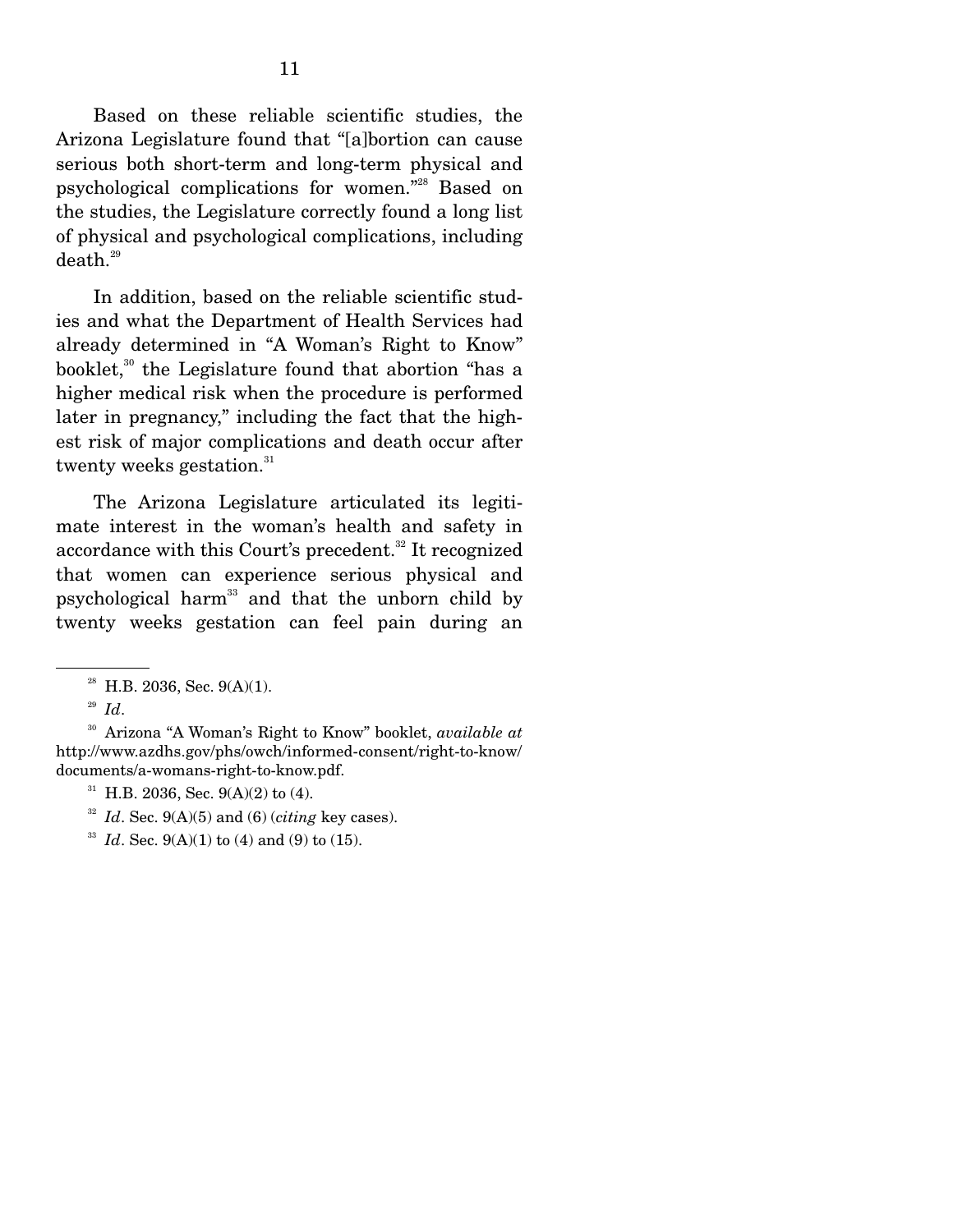abortion.34 This Court has recognized that legislatures have wide discretion and a substantial interest in protecting women and the unborn child. The district court properly interpreted and applied this Court's rulings. The Court of Appeals for the Ninth Circuit erred in refusing to recognize the State's interest in protecting women from significantly higher risk of physical and psychological harm and upholding the integrity of the medical profession to make abortion decisions based on the reliable scientific data.<sup>35</sup> Therefore, the Petition for Writ of Certiorari should be granted.

### **II. IT IS WELL-RECOGNIZED THAT ABOR-TION HAS SIGNIFICANT SHORT-TERM AND LONG-TERM HEALTH RISKS, AND THEREFORE, ARIZONA HAS A LEGITI-MATE INTEREST TO PROTECT WOMEN FROM HARM.**

 The Arizona Legislature carefully reviewed the reliable scientific and medical data and made its findings. Its stated purposes were to (1) "prohibit abortions at or after twenty weeks of gestation, except in cases of a medical emergency, based on the documented risks to women's health and the strong

<sup>34</sup> *Id*. Sec. 9(A)(7) (*citing* reliable scientific data).

<sup>35</sup> Isaacson v. Horne, 716 F.3d 1213, 1222 (2013) (although stating the state has an interest in safeguarding health, in maintaining medical standards, and in protecting potential, but reversing the district court).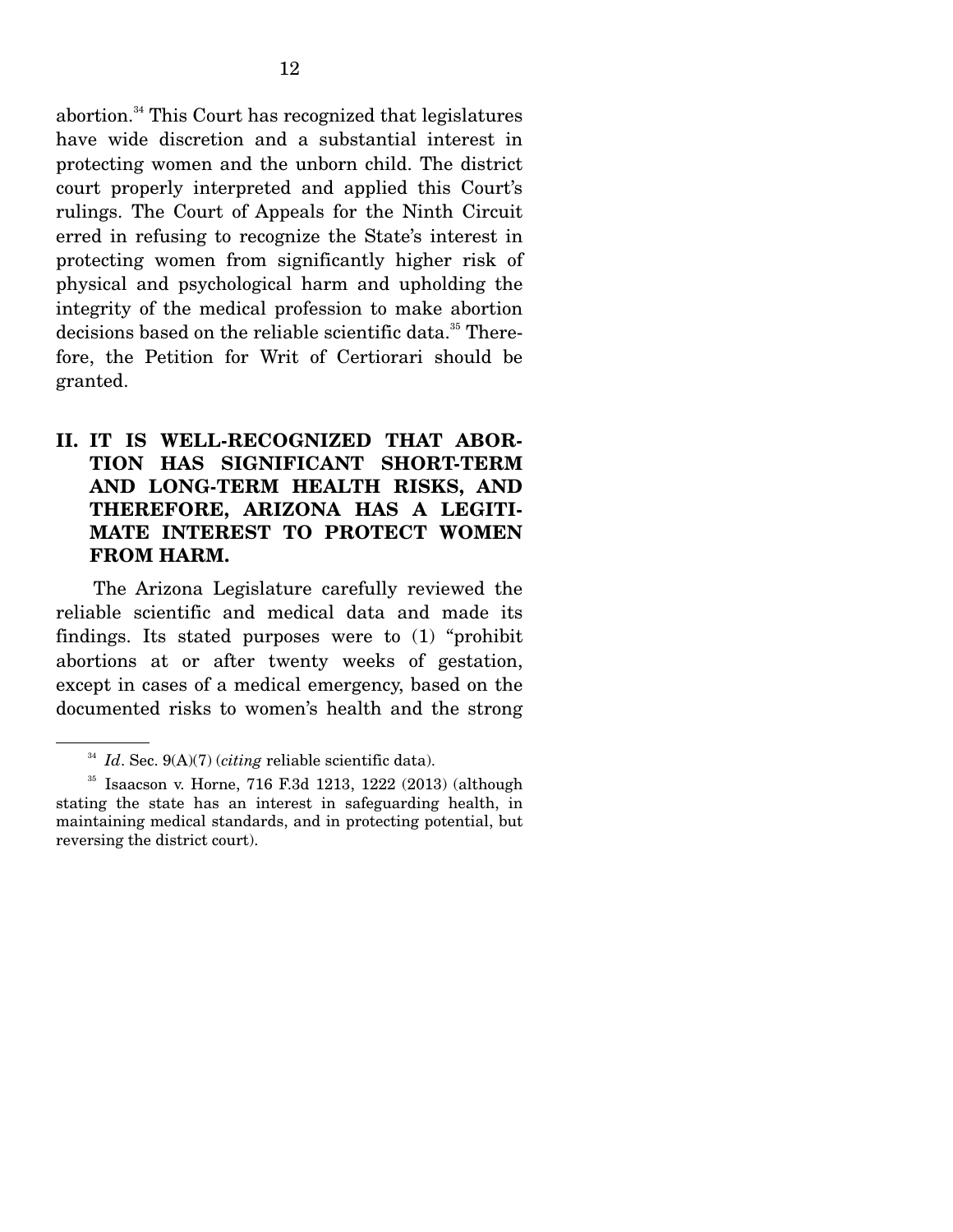medical evidence that unborn children feel pain during an abortion at that gestational age;" and, (2) "protect women from the dangerous and potentially deadly off-label use of abortion inducing drugs, such as, for example, mifepristone."36 In its findings, the Legislature expressed legitimate concern over women's physical health and safety, the unborn child's ability to feel pain, and the psychological harm of abortion that women experience.

### **A. The State Has a Legitimate Interest in Protecting Women Because Abortion Poses Significant Risk of Physical Harm to the Mother.**

 It is universally accepted that risks of abortion to the mother's health and safety increase as the unborn child increases in gestational age. Furthermore, the reliable, peer-reviewed studies which the Arizona Legislature based its decision demonstrates that there are significant risks to a woman when the unborn child is at twenty weeks or more gestation. In fact, "the risk increases exponentially at higher gestations<sup>"37</sup> with the greatest risk of major complications after twenty weeks gestation.<sup>38</sup>

 $36$  H.B. 2036, Sec. 9(B)(1) and (2).

<sup>37</sup> *Id*. Sec. 9(A)(2) (*citing* L.A. Bartlett et al., *Risk Factors for Legal Induced Abortion-Related Mortality in the United States*, OBSTET. & GYN. 103(4):729-737 (2004)). 38 *Id*. Sec. 9(A)(3) (*citing* J. PREGLER & A. DECHERNEY,

WOMEN'S HEALTH: PRINCIPLES AND CLINICAL PRACTICE 232 (2002)).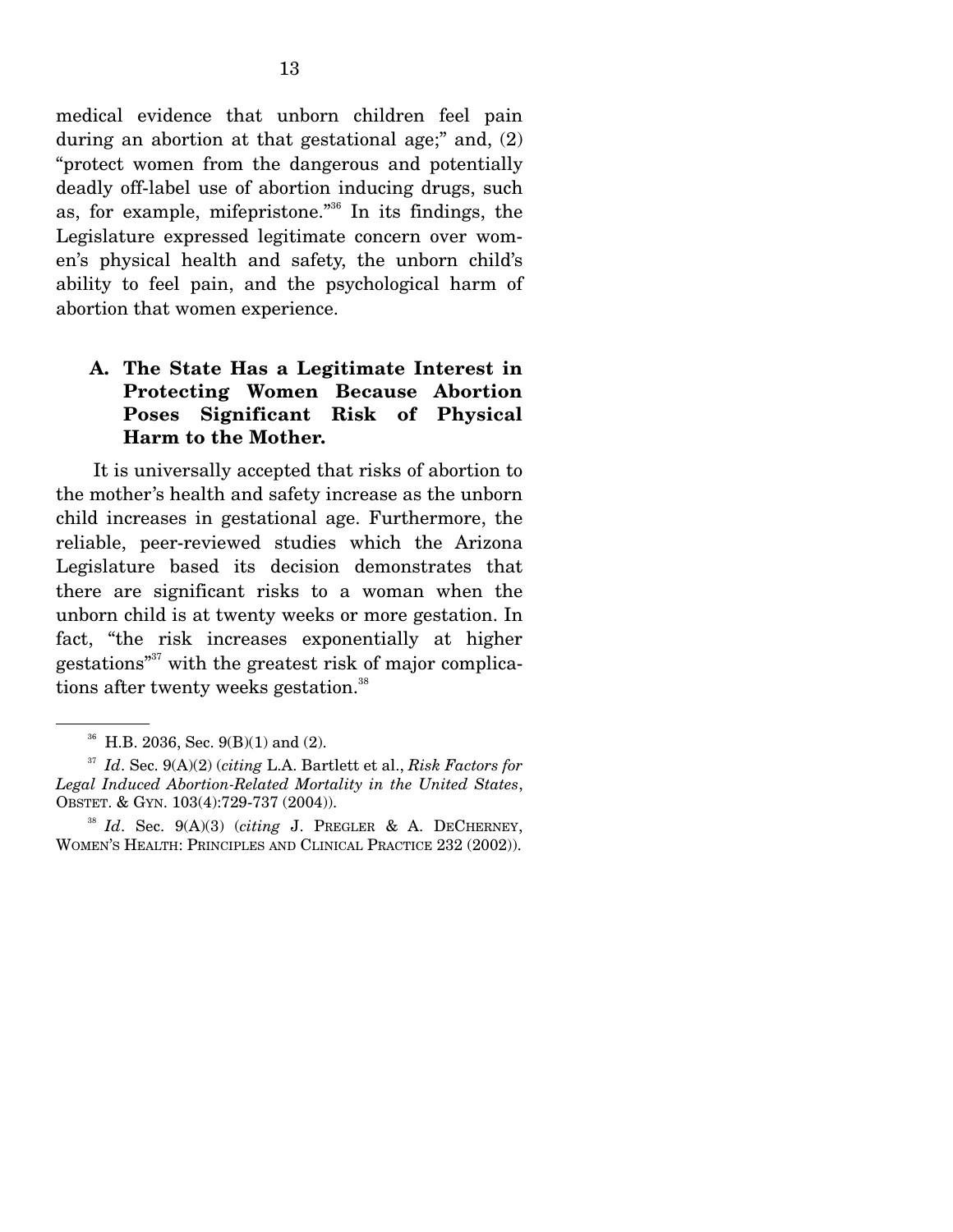In addition to greater risk of major complications, there is a greater risk of death. In 1973 when *Roe v. Wade*39 was decided, there was no evidence that abortion would be safer than childbirth. This Court identified that "abortion *may* be safer than childbirth *up to gestational ages of 16 weeks*."40 However subsequently, national and international studies have demonstrated that childbirth is safer than abortion.<sup>41</sup>

 In the Bartlett study cited by the Legislature, the researchers concluded that "gestational age at the time of abortion was the strongest risk factor for abortion-related mortality."<sup>42</sup> Significantly, after eight

<sup>&</sup>lt;sup>39</sup> Roe v. Wade, 410 U.S. 113 (1973).

<sup>40</sup> City of Akron v. Akron Center for Reproductive Health, 462 U.S. 416, 429, n.11 (1983) (emphasis added).

<sup>41</sup> *See, e.g*., D.C. Reardon & P.K. Coleman, *Short and Long Term Mortality Rates Associated with First Pregnancy Outcome: Population Register Based Study for Denmark 1980-2004*, MED. SCI. MONITOR 18(9):71-76 (Aug. 2012); E. Koch et al., *Women's Education Level, Maternal Health Facilities, Abortion Legislation and Maternal Deaths: A Natural Experiment in Chile from 1957 to 2007*, PLoS ONE 7(5):e36613 (May 4, 2012), *available a*t http://www.ncbi.nlm.nih.gov/pmc/articles/PMC3344918/; P. Carroll, *Ireland's Gain: The Demographic Impact and Consequences for the Health of Women of the Abortion Laws in Ireland and Northern Ireland since 1968,* at Figure 8 (Dec. 2011), *available at* http://papriresearch.org/ESW/Files/Irelands\_Gain.pdf; L.A. Bartlett et al., *Risk Factors for Legal Induced Abortion-Related Mortality in the United States*, OBSTET. & GYN. 103(4):731 (2004).

<sup>42</sup> L.A. Bartlett et al., *Risk Factors for Legal Induced Abortion-Related Mortality in the United States*, OBSTET. & GYN. 103(4):729 (2004).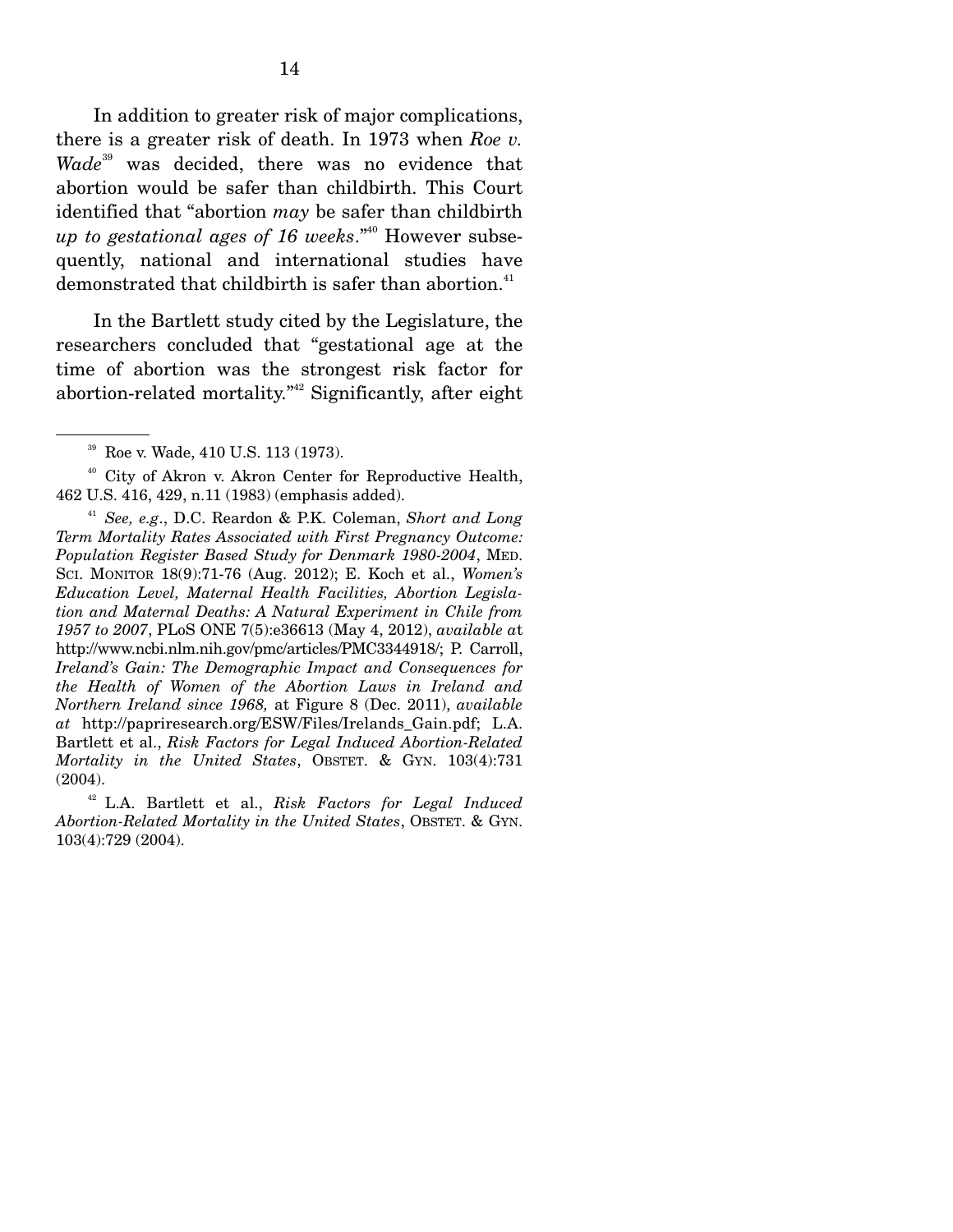weeks gestation, the risk of death increased by 38% for each additional week of gestation.<sup>43</sup> Tragically, 87% of maternal mortality could have been avoided if the woman had aborted her unborn child prior to eight weeks gestation.<sup>44</sup>

 The Bartlett study determined that the risk of death that women face may not be able to be reduced because of the "inherently greater technical complexity of later abortions" due to the "anatomical and physiological changes that occur as pregnancy advances."45 The reasons are because the "increased amount of fetal and placental tissue requires a greater degree of cervical dilation, the increased blood flow predisposes to hemorrhage, and the relaxed myometrium is more subject to mechanical perforation."<sup>46</sup> Simply put, there are greater technical challenges for a second trimester abortion than there are for a first trimester one, and therefore, there is inherently greater risk of complications and death.<sup>47</sup>

 Even pro-abortion groups agree that there is an increased risk to women the later the gestational age of the unborn child. For example, the Guttmacher

<sup>43</sup> *Id*.

 $^{44}$  *Id.* 

<sup>45</sup> *Id*. at 735.

<sup>46</sup> *Id*.

<sup>47</sup> *Id*.; *see also* D. Grossman et al., *Complications After Second Trimester Surgical and Medical Abortion*, REPROD. HEALTH MATTERS 16:173 (May 2008), *available at* http://societyfp.org/ \_documents/publications/grossman\_ReprodHlthMatters\_2008.pdf.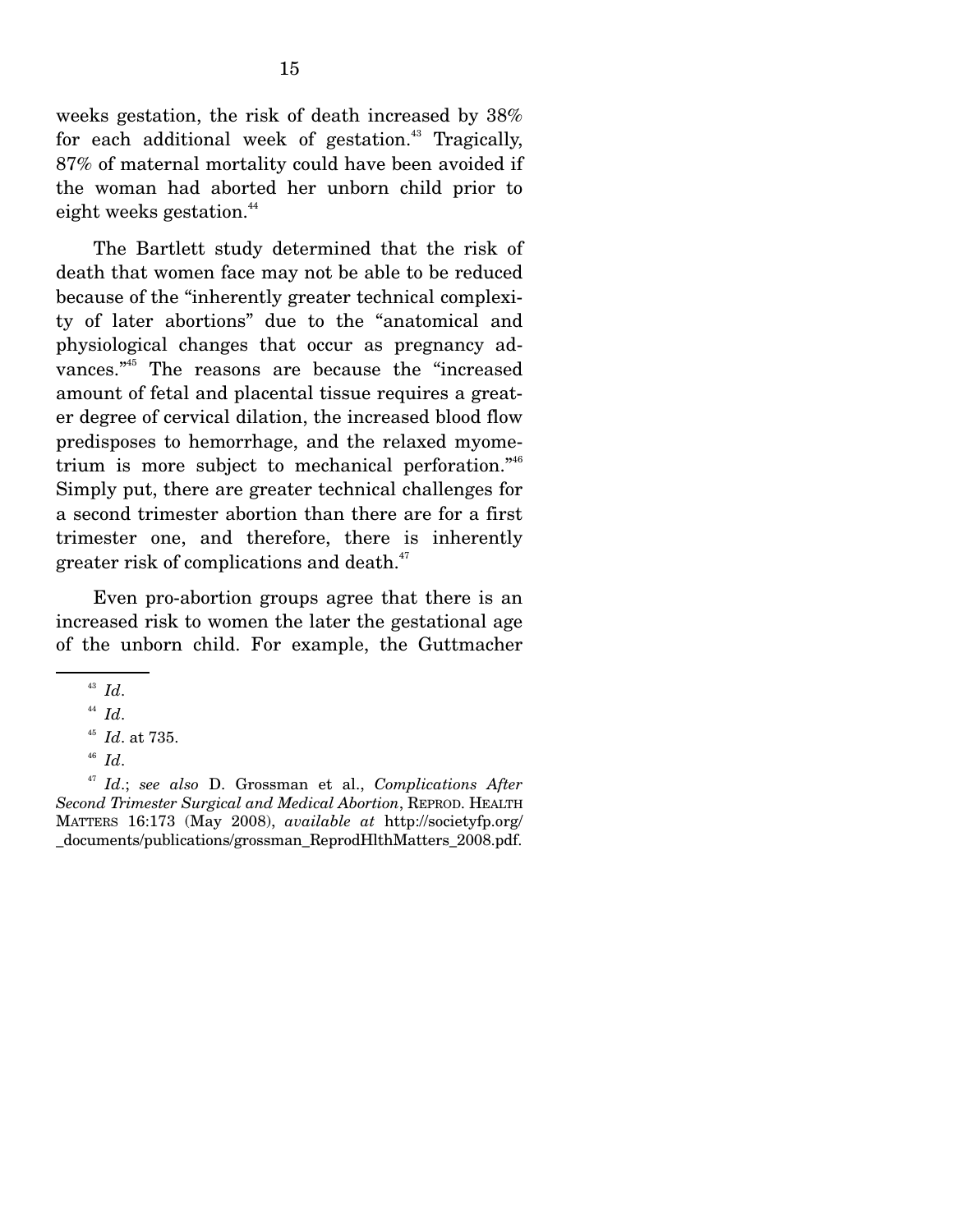Institute cites the Bartlett study and states: "The risk of death associated with abortion increases with the length of pregnancy, from one death for every one million abortions at or before eight weeks to one per 29,000 at 16-20 weeks – and one per 11,000 at 21 or more weeks."<sup>48</sup>

 Record linkage studies in Finland, Denmark, and the United States all prove that abortion is significantly associated with higher mortality rates than childbirth.49 Record linkage studies are accurate and free of bias.

There are literally no studies showing that abortion reduces physical risks to women.

<sup>49</sup> *See, e.g*., D.C. Reardon et al., *Deaths Associated with Abortion Compared to Childbirth – A Review of New and Old Data and the Medical and Legal Implications*, originally published in 20 J. CONTEMP. HEALTH L. & POL'Y 279-327 (2004), *available at* http://www.afterabortion.org/pdf/DeathsAssocWith AbortionJCHLP.pdf; Elliot Institute, *Death Rate of Abortion Three Times Higher than Childbirth* (2004), *available at* http://afterabortion.org/2004/death-rate-of-abortion-three-timeshigher-than-childbirth/; D.C. Reardon & P.K. Coleman, *Short and Long Term Mortality Rates Associated with First Pregnancy Outcome: Population Register Based Study for Denmark 1980- 2004*, MED. SCI. MONITOR 18(9):71-76 (Aug. 2012), *available at* http://www.medscimonit.com/fulltxt.php?ICID=883338; Elliot Institute, *Multiple Abortions Increase Risk of Maternal Death: New Study* (2012), *available at* http://afterabortion.org/2012/ multiple-abortions-increase-risk-of-maternal-death-new-study/.

<sup>48</sup> Guttmacher Institute, *Facts on Induced Abortion in the United States* (July 2013), *available at* http://www. guttmacher.org/pubs/fb\_induced\_abortion.html#14 (L.A. Bartlett et al., *Risk Factors for Legal Induced Abortion-Related Mortality in the United States*, OBSTET. & GYN. 2004, 103(4):729-737).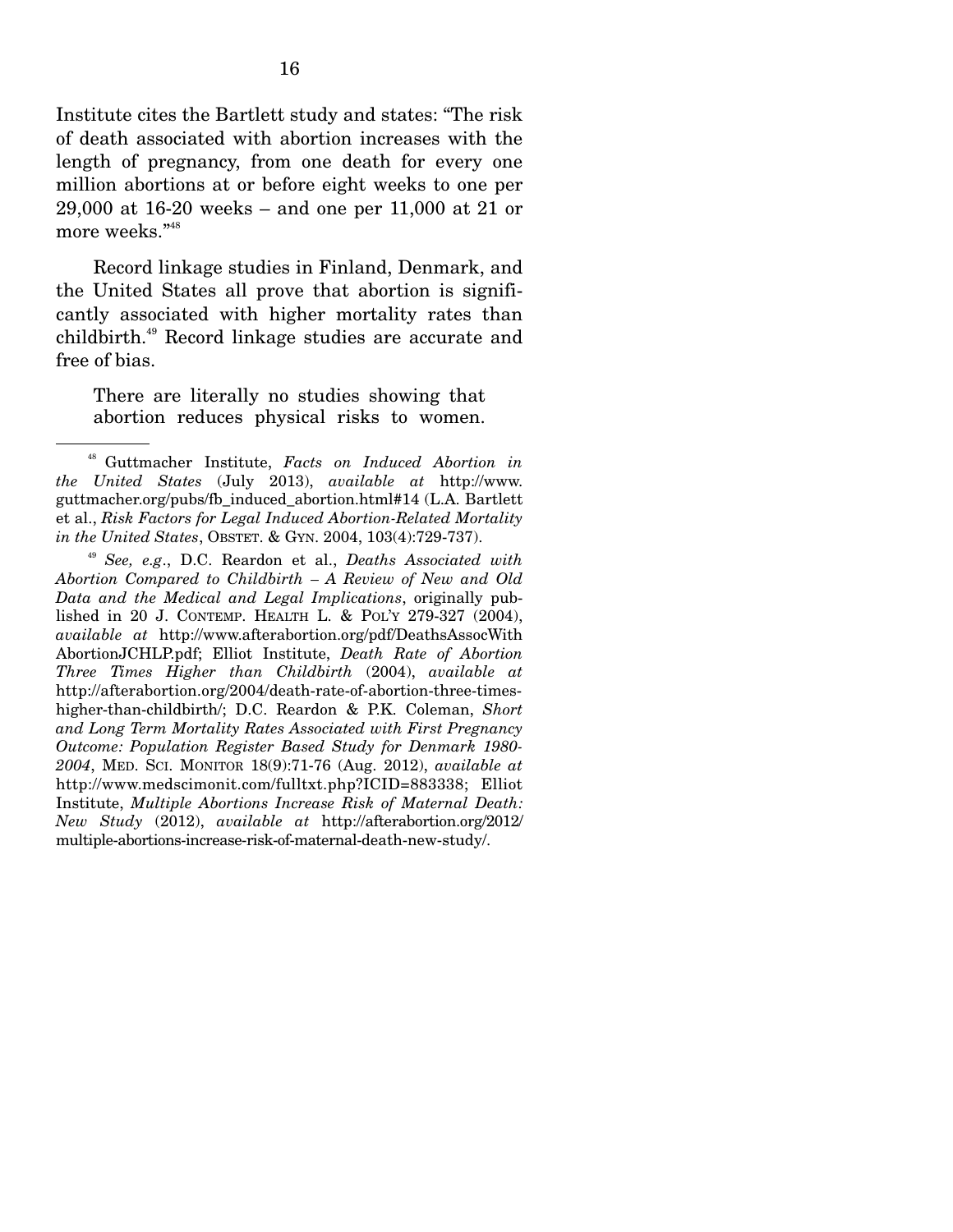Instead, *every record linkage study examining mortality rates associated with abortion* show that abortion is also linked with an elevated risk of maternal death in both the short term and the longer term.<sup>50</sup>

 A woman is at even greater risk if she has had multiple abortions.<sup>51</sup> The Danish record linkage study showed that "women who had two abortions were 114 percent more likely to die" during the twenty years that were examined and "women who had three or more abortions had a 192 percent increased risk of death."52

 One of the long-term effects of abortion is the risk of subsequent preterm birth. Preterm birth is defined as a birth prior to the thirty-seventh week of pregnancy.53 Each year, more than half a million babies are born prematurely; in 2007, this represented 12.7% of the babies born in the United States.<sup>54</sup>

51 Elliot Institute, *Multiple Abortions Increase Risk of Maternal Death: New Study*, *available at* http://afterabortion. org/2012/multiple-abortions-increase-risk-of-maternal-death-newstudy/.

<sup>52</sup> *Id*.

53 E. Johnson & S. Calvin, *Induced Abortion and Risk of Subsequent Preterm Birth* at 3 (Dec. 2012), *available at* http:// www.lozierinstitute.org/wp-content/uploads/2012/12/On-Point-Johnson-and-Calvin-PDF-.pdf.

<sup>54</sup> *Id*.

<sup>50</sup> Elliot Institute, *Abortion Has No Benefits, But Does Have Risks, New Research Shows* (2013), *available at* http://after abortion.org/2013/abortion-has-no-benefits-but-does-have-risks-newresearch-shows/ (emphasis in original).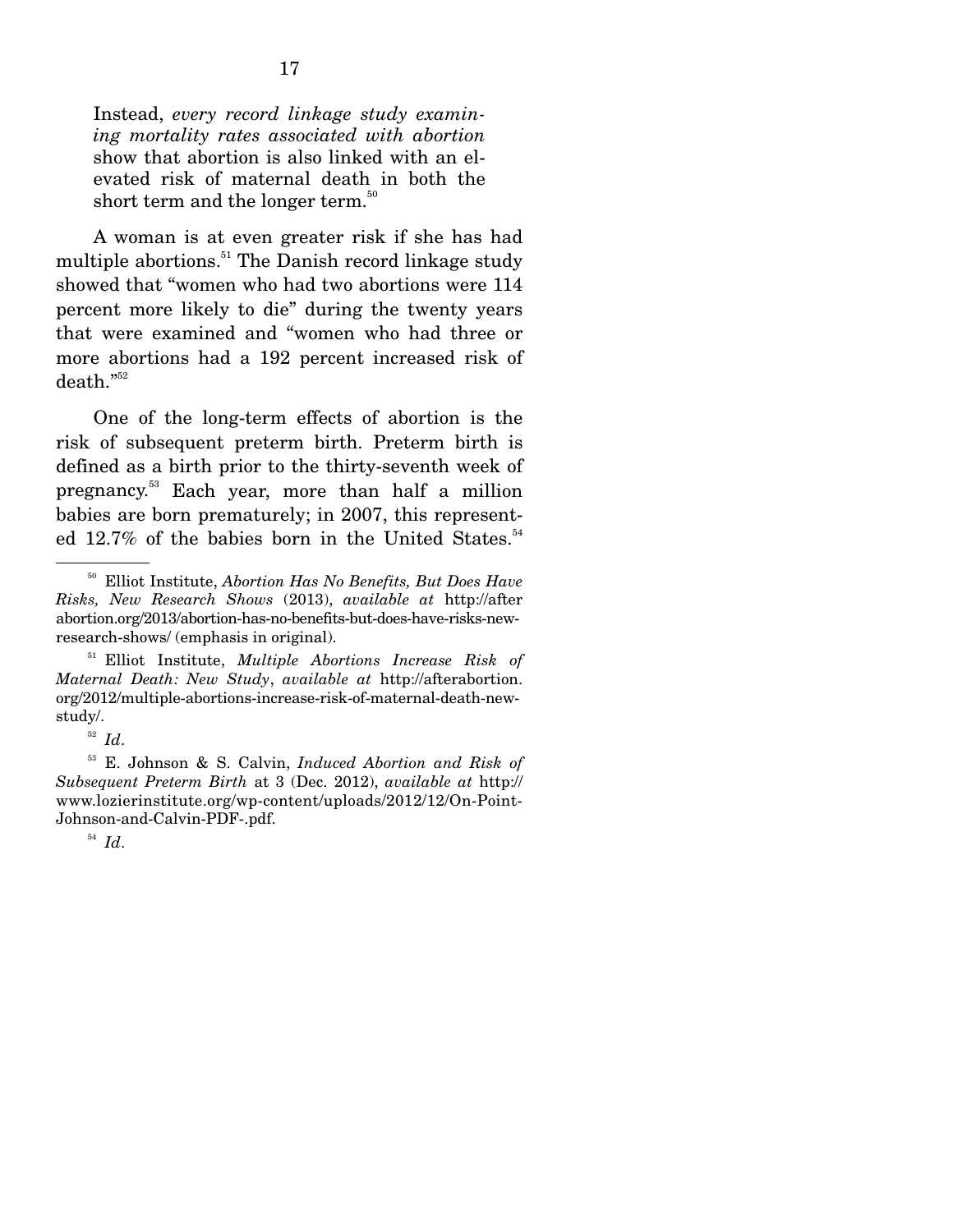"Preterm birth is one of the most significant challenges facing the field of obstetrics and remains a considerable public health issue."55

 There are over 130 published studies showing a significant link between induced abortion and preterm birth of subsequent children. For example, Finland's National Institute for Health and Welfare conducted the study of over 300,000 first-time mothers for a 12-year time period. After adjusting for background variables, women with a history of one or more induced abortions showed increased odds of delivering prior to 28 weeks gestation in a future pregnancy.56 They also found that the odds of having a very preterm delivery increased with repeated induced abortions.<sup>57</sup> Significantly, there was a  $20\%$ increase after one induced abortion, but that number increased to 278% after three or more induced abortions.58 The researchers reported that the odds of preterm delivery prior to 37 weeks were reported at a  $35\%$  increase.<sup>59</sup>

 Preterm birth has serious consequences for both the mother and her subsequent children.<sup>60</sup> The Center

<sup>55</sup> *Id.*

<sup>&</sup>lt;sup>56</sup> *Id.* at 4 (discussing the study).

<sup>57</sup> *Id*.

<sup>58</sup> *Id.*

<sup>59</sup> *Id*.

<sup>60</sup> *See, e.g.,* P. Shah et al., *Induced Termination of Pregnancy and Low Birth Weight and Preterm Birth: A Systematic Review and Meta-Analysis*, B.J.O.G. 116(11):1425 (2009); H.M. Swingle (Continued on following page)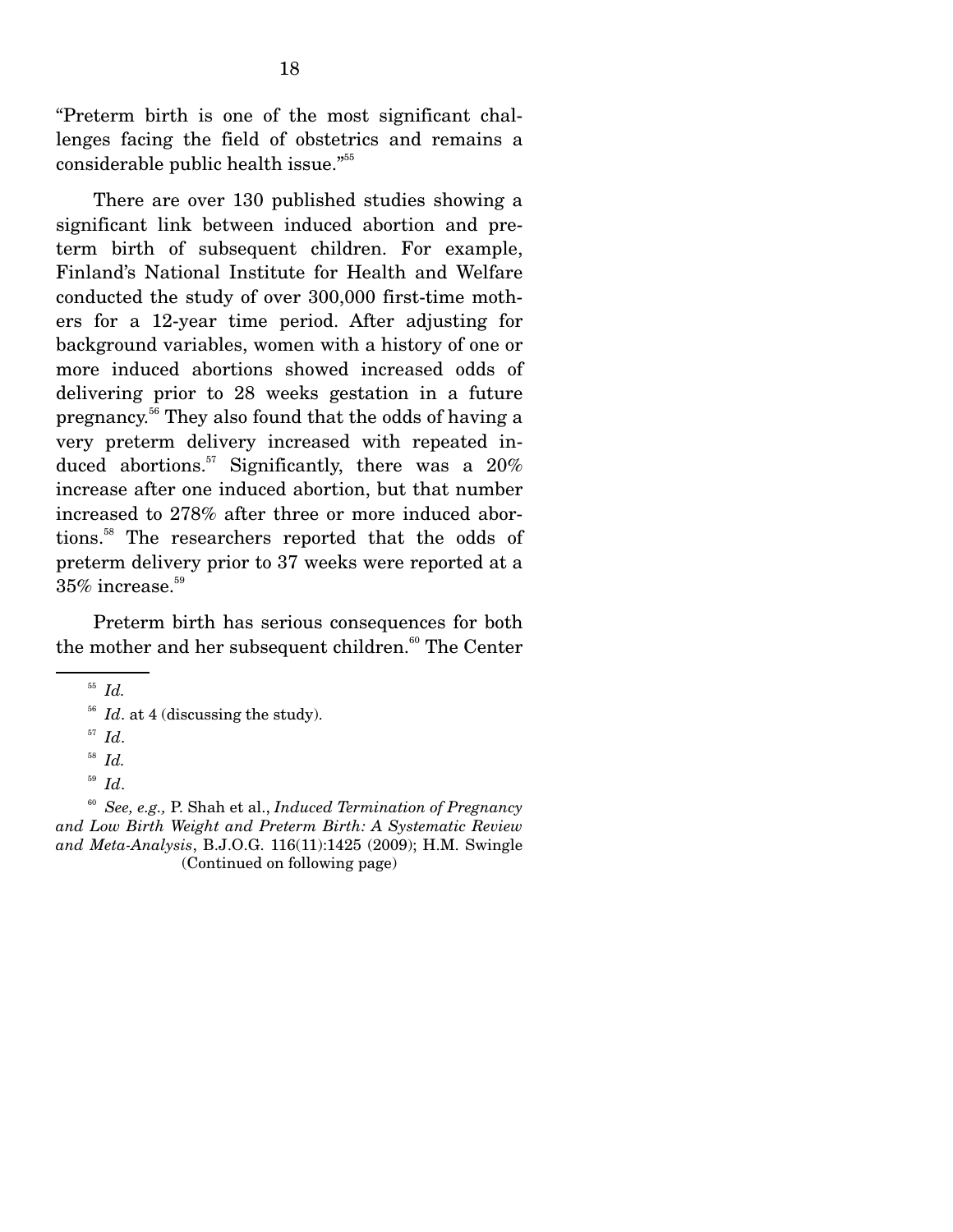for Disease Control states: "Preterm-related causes of death together accounted for 35% in 2008 of all infant deaths, more than any other single cause. Preterm birth is also a leading cause of long-term neurological disabilities in children."<sup>61</sup> These disabilities include: breathing problems, feeding difficulties, cerebral palsy, developmental delay, vision problems, and hearing impairment. $62$  For the mother, abortion poses an increased risk of premature rupture of membranes, hemorrhage, and cervical and uterine abnormalities which may create an additional risk of  $\rm{preterm}\; \rm{birth.}^{\rm 63}$ 

 The Arizona Legislature cited studies demonstrating the risk of preterm subsequent births in its

61 Center for Disease Control and Prevention, *Preterm Birth* (2013), *available at* http://www.cdc.gov/reproductivehealth/ maternalinfanthealth/pretermbirth.htm.

<sup>62</sup> *Id*.

63 C. Moreau et al., *Previous Induced Abortions and the Risk of Very Preterm Delivery: Results of the EPIPAGE Study*, BRIT. J. OBSTET. & GYN. 112:430, 431 (2005).

et al., *Abortion and the Risk of Subsequent Preterm Birth: A Systematic Review and Meta-Analysis*, J. REPROD. MED. 54:95 (2009); R.H. van Oppenraaij et al., *Predicting Adverse Obstetric Outcome After Early Pregnancy Events and Complications: A Review*, HUMAN REPROD. UPDATE ADVANCE ACCESS 1:1 (Mar. 7, 2009); W.M. Callaghan et al., *The Contribution of Preterm Birth to Infant Mortality Rates in the U.S*., PEDIATRICS 118(4):1566 (Oct. 2006); C. Moreau et al., *Previous Induced Abortions and the Risk of Very Preterm Delivery: Results of the EPIPAGE Study*, BRIT. J. OBSTET. & GYN. 112:430, 431 (2005); B. Rooney & B.C. Calhoun, *Induced Abortion and Risk of Later Premature Births*, J. AM. PHYSICIANS & SURGEONS 8(2):46, 46-47 (2003).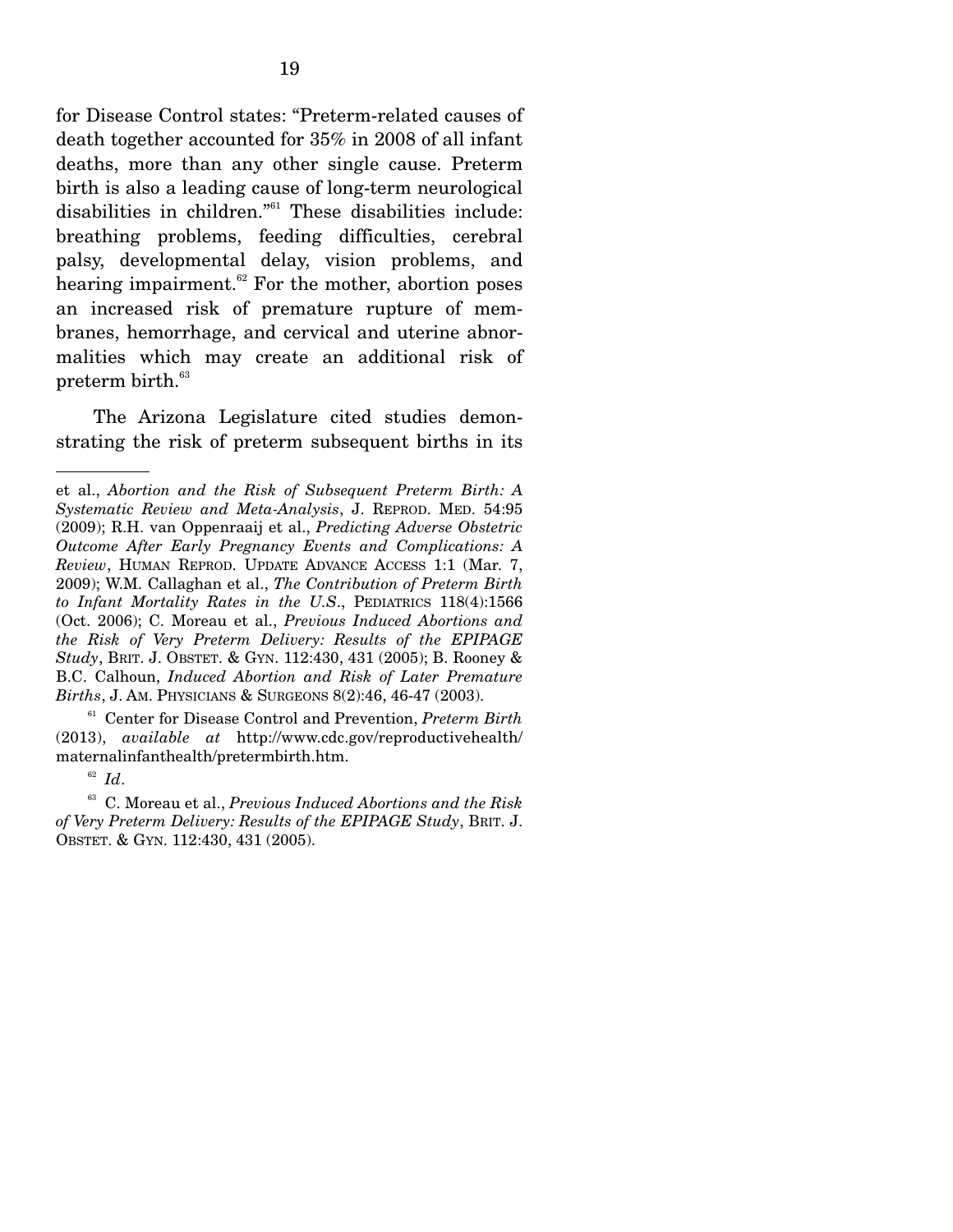findings.64 In addition, the Arizona Department of Health Services has reported actual state data as well as studies showing "the risk of preterm birth is higher in women who have undergone induced abortion, and that the risk is related to the number of abortions."65 Thus, the Legislature had a legitimate state interest to protect women's health.

 The Arizona Legislature also correctly expressed concern in its findings about the use of abortion drugs.66 In reviewing and assessing the scientific literature, researchers have concluded that there are increased risks of physical problems with the RU-486 regimen.<sup>67</sup> These include: more pain, more nausea or vomiting, higher failure rate, greater risks of acute bleeding requiring surgery, post-procedure bleeding continues for a longer period of time, more women require surgery for persistent bleeding, more total blood loss, and greater risk of massive, lifethreatening hemorrhage.<sup>68</sup> They also report that "Mifepristone abortion has 10 times more risk of

67 M. Shuping, D. Harrison, C. Gacek, *Medical Abortion with Mifepristone (RU-486) Compared to Surgical Abortion*, *available at* http://www.rachelnetwork.org/images/Medical\_ Abortion with Mifepristone.pdf.

<sup>68</sup> *Id*.

 $64$  H.B. 2036, Sec. 9(A)(1).

<sup>65</sup> Arizona Department of Health Services, *Abortions in Arizona: 2012 Abortion Report* at 19 (issued Aug. 1, 2013), *available at* http://www.azdhs.gov/diro/reports/pdf/2012-arizonaabortion-report.pdf.

<sup>&</sup>lt;sup>66</sup> H.B. 2036, Sec. 9(A)(8) to (15).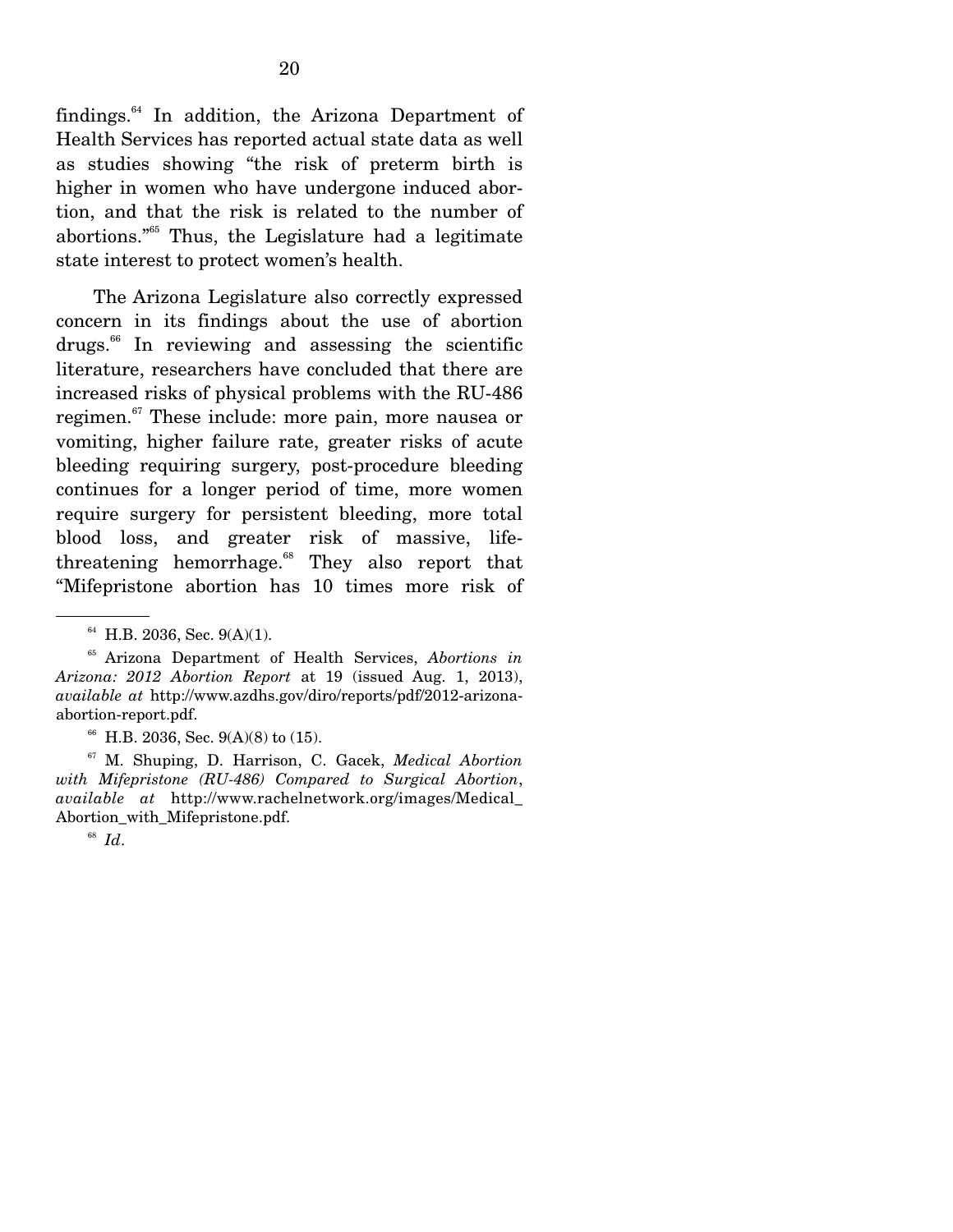death from infection than surgical abortion and 50 times more risk of death from infection compared to childbirth."<sup>69</sup>

 The risks of RU-486 may be with the current pregnancy as well as transgenerational. Dr. Bernard Nathanson, co-founder of the National Association for the Repeal of Abortion Laws (NARAL) and who presided over 60,000 abortions, warned that if a woman starts taking the regimen but then changes her mind and wants to carry the baby to term, the newborn may have serious deformities.<sup>70</sup>

 In addition, Dr. Nathanson warned there may be the possibility that disorders could be passed down to surviving offspring of women who have taken the drug.<sup>71</sup> "RU-486 is the drug which acts on the female reproductive system, and anything that does that we have to be keenly aware of what are called transgenerational effects."<sup>72</sup>

 These risks are a reality for Arizona women. During the 2012 reporting year, there were 13,340 reported elective abortions performed in Arizona.73 Of

<sup>&</sup>lt;sup>69</sup> *Id.* (citations omitted).

<sup>70</sup> The Silent Scream, *Former Abortionist Bernard Nathanson, M.D. Warns of RU-486 Dangers*, *available at* http://www.silentscream.org/ru486-drnat.htm.

 $I^1$  *Id.* 

<sup>72</sup> *Id*.

<sup>73</sup> Arizona Department of Health Services, *Abortions in Arizona: 2012 Abortion Report* at 1 (issued Aug. 1, 2013), (Continued on following page)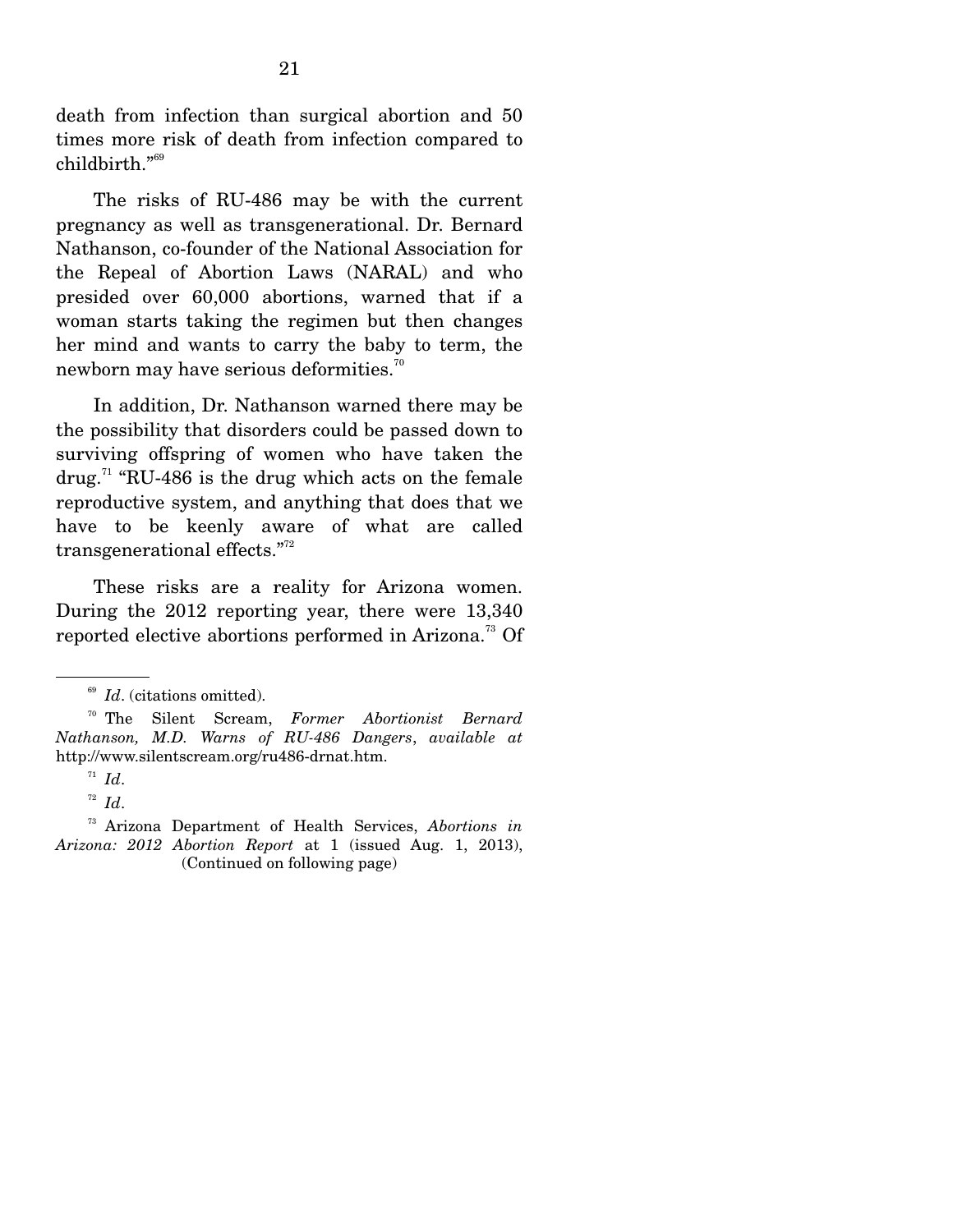that number, slightly more than 68% were performed using a surgical procedure and approximately 32% were medication-induced procedures.<sup>74</sup> About 2% of abortions were between 18-20 weeks of gestation and about 1% of the abortions were performed at 21 weeks of gestation or greater, which was a 12% decrease from the number performed in  $2011$ .<sup>75</sup> Thus, 186 abortions were performed at 20 weeks or greater gestational age.76

 Arizona women face serious physical risks of harm from second and third trimester abortions, and therefore, the Arizona Legislature had a legitimate state interest to protect their health and safety. As this Court has required, women are entitled to truthful and accurate information concerning the risks to her physical and psychological health before having an abortion. $77$ 

*available at* http://www.azdhs.gov/diro/reports/pdf/2012-arizonaabortion-report.pdf.

<sup>&</sup>lt;sup>74</sup> *Id.* at 9.  $75$  *Id.* at 27 (Table 10 provides an overview of the gestational age of the fetus at the time of abortion for 2012).

<sup>76</sup> *Id*. 77 Planned Parenthood v. Casey, 505 U.S. 833 (1992).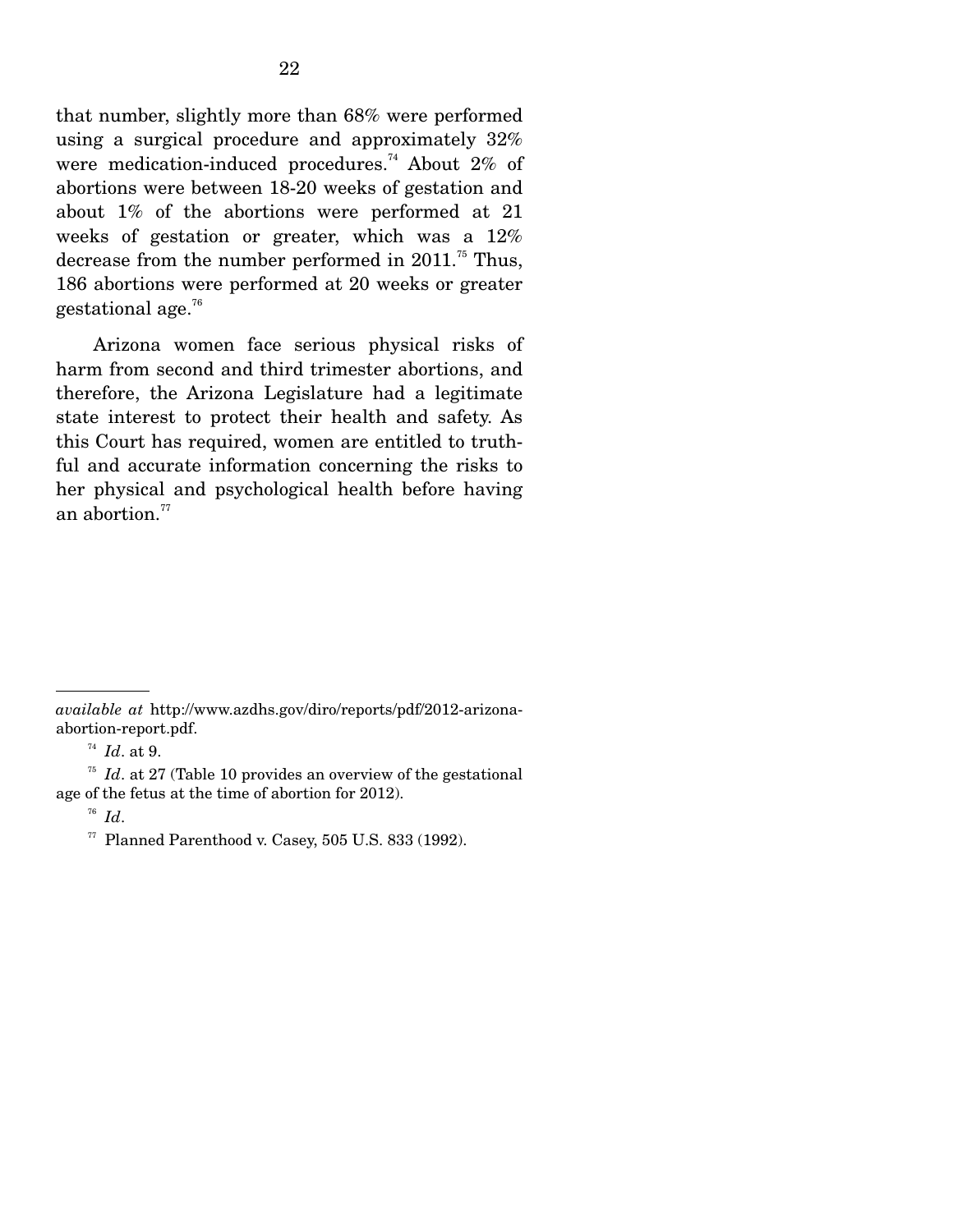Reliable scientific studies<sup>78</sup> demonstrate that abortion hurts women psychologically. It is a shortterm "solution" with long-term negative consequences. The courts and state legislatures have recognized these consequences.

 This Court and lower courts have recognized that there are negative psychological consequences of abortion<sup>79</sup> and that abortion as practiced is "almost" always a negative experience for the patient.  $\ldots$ <sup>80</sup>

<sup>78</sup> *See, e.g*., P.K. Coleman, *Induced Abortion and Increased Risk of Substance Abuse: A Review of the Evidence*, CURRENT WOMEN'S HEALTH ISSUES 1:21, 23 (2005); J.R. Cougle et al., *Depression Associated with Abortion and Childbirth: A Long-Term Analysis of the NLSY Cohort*, MED. SCI. MONITOR 9(4):CR157 (2003); Z. Bradshaw & P. Slade, *The Effects of Induced Abortion on Emotional Experiences and Relationships: A Critical Review of the Literature*, CLINICAL PSYCHOL. REV. 23:929-58 (2003); D.C. Reardon et al., *Deaths Associated with Delivery and Abortion Among California Medicaid Patients: A Record Linkage Study*, S. MED. J. 95:834 (2002). For a bibliography of peer reviewed studies, *see* We Care Experts, *Psychological, Relationship, and Behavioral Implication of Abortion: Bibliography of Peer-Reviewed Studies, available at* http://www. wecareexperts.org/sites/default/files/articles/Bibliography%20of% 20Peer%20Reviewed%20Studies%20on%20Psychology%20of%20 Abortion.pdf.

 $79$  Gonzales v. Carhart, 550 U.S. 124 (2007).

<sup>80</sup> Women's Medical Center v. Bell, 248 F.3d 411, 418 (5th Cir. 2001).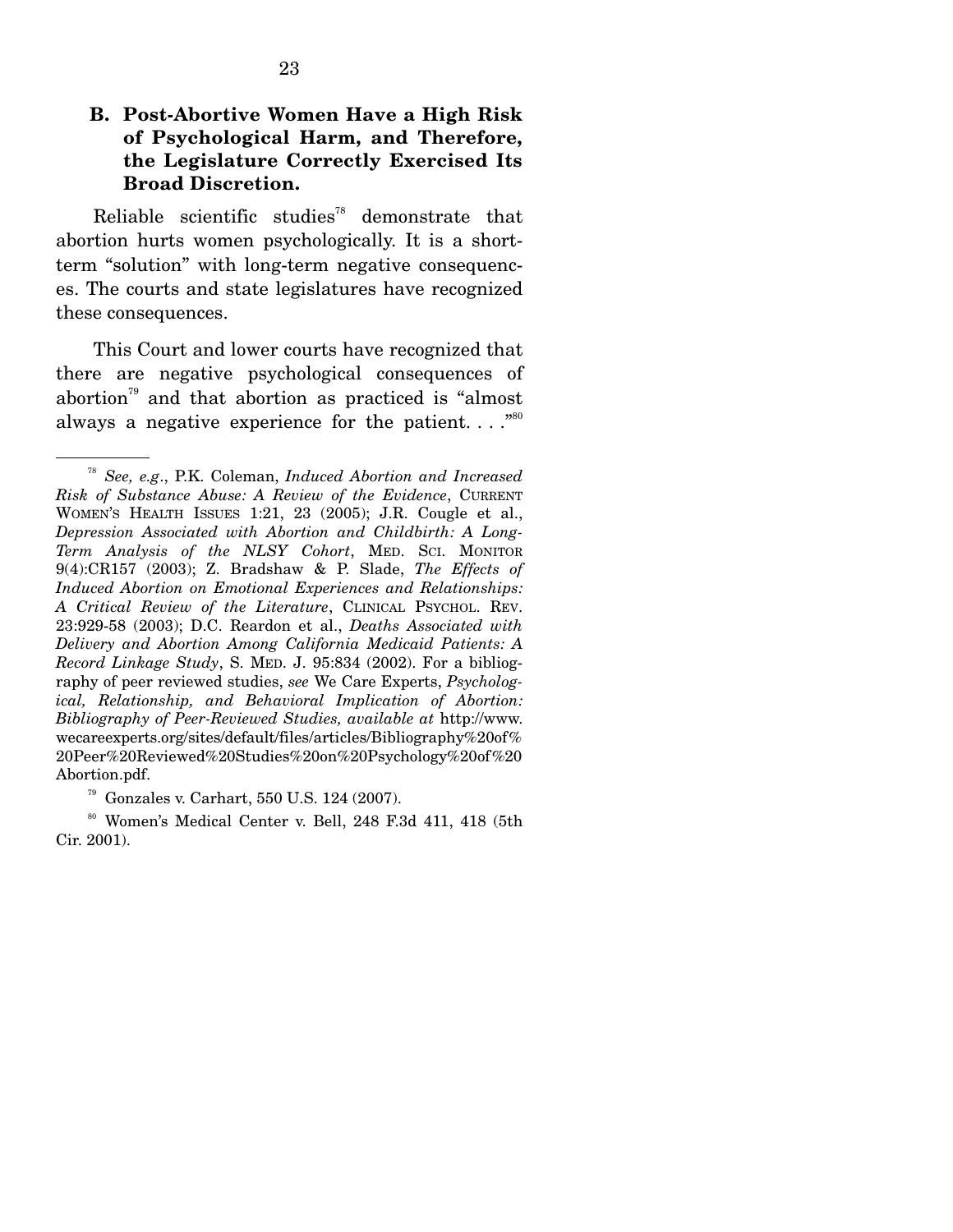The Arizona Legislature recognized that there could be "psychological or emotional complications such as depression, anxiety or sleeping disorders and death."<sup>81</sup> The State had previously warned of emotional complications such as anger, guilt, sadness, or emptiness that could last for a long time. $82$ 

 In the largest governmental study since *Roe v. Wade*, the South Dakota Task Force on Abortion found that: " . . . it is simply unrealistic to expect that a pregnant mother is capable of being involved in the termination of the life of her own child without risk of suffering significant psychological trauma and distress."<sup>83</sup>

 The Task Force heard testimony from Dr. Vincent Rue, Ph.D., who is a psychotherapist, professor, and was special consultant to then-U.S. Surgeon General Dr. C. Everett Koop on abortion morbidity. The Task Force stated: "In 1981, Dr. Rue provided the first clinical evidence of post-abortion trauma, identifying this psychological condition as 'Post-abortion

<sup>81</sup> H.B. 2036, Sec. 9 (A)(1) (*citing* studies).

<sup>&</sup>lt;sup>82</sup> Arizona Department of Health Services, "A Woman's Right to Know" booklet at 15, *available at* http://www. azdhs.gov/phs/owch/informed-consent/right-to-know/documents/ a-womans-right-to-know.pdf.

<sup>&</sup>lt;sup>83</sup> REPORT OF THE SOUTH DAKOTA TASK FORCE TO STUDY ABORTION at 47-48 (Dec. 2005), *available at* http://www.dakotavoice.com/ Docs/South%20Dakota%20Abortion%20Task%20Force%20Report. pdf.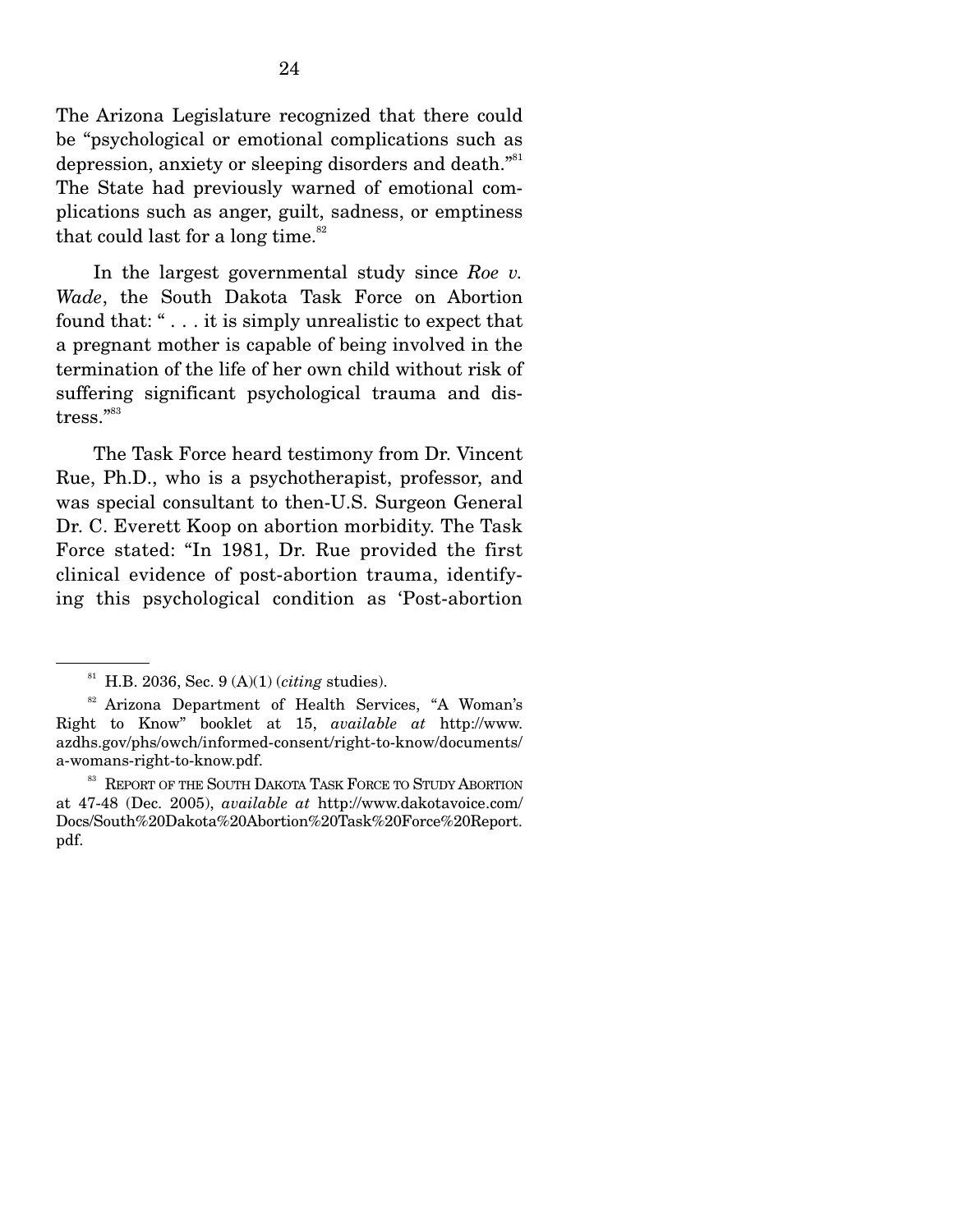Syndrome' in testimony before the U.S. Congress."<sup>84</sup> Individuals with Post-Abortion Syndrome "experience symptoms of avoidance (efforts to escape from reminders of the event), intrusion unwanted thoughts, nightmares, and flashbacks related to the event), and arousal (exaggerated startle reflex, sleep disturbance, irritability) for a month or more following exposure to a traumatic event.<sup>85</sup> Although for some women, the initial response is one of relief, many women later avoid the problem through repression and denial, usually for years – "5 years is common, 10 or 20 is not unusual."<sup>86</sup>

 Numerous peer-reviewed studies that have examined the psychological effect of abortion have confirmed that abortion poses increased risk of depression, anxiety, and even suicide. In a landmark study published in the prestigious British Journal of Psychiatry, Dr. Priscilla Coleman found that women face an 81% increased risk of mental health problems following abortion.<sup>87</sup> Specifically, women with a history of abortion had a 34% increased risk of anxiety, a 37% increased risk of depression, a 110%

<sup>84</sup> *Id*. at 53.

<sup>85</sup> *Id*. at 44; *see also* P.K. Coleman et al., *Late-Term Elective Abortion and Susceptibility to Posttraumatic Stress Symptoms*, J. PREGNANCY 2010:1 (2010).

<sup>86</sup> J. WILLKE & B. WILLKE, ABORTION 50 (Hayes Pub. Co. 2003).

<sup>87</sup> P.K. Coleman, *Abortion and Mental Health: Quantitative Synthesis and Analysis of Research Published 1995-2009*, BRIT. J. PSYCHIATRY 199:180 (2011).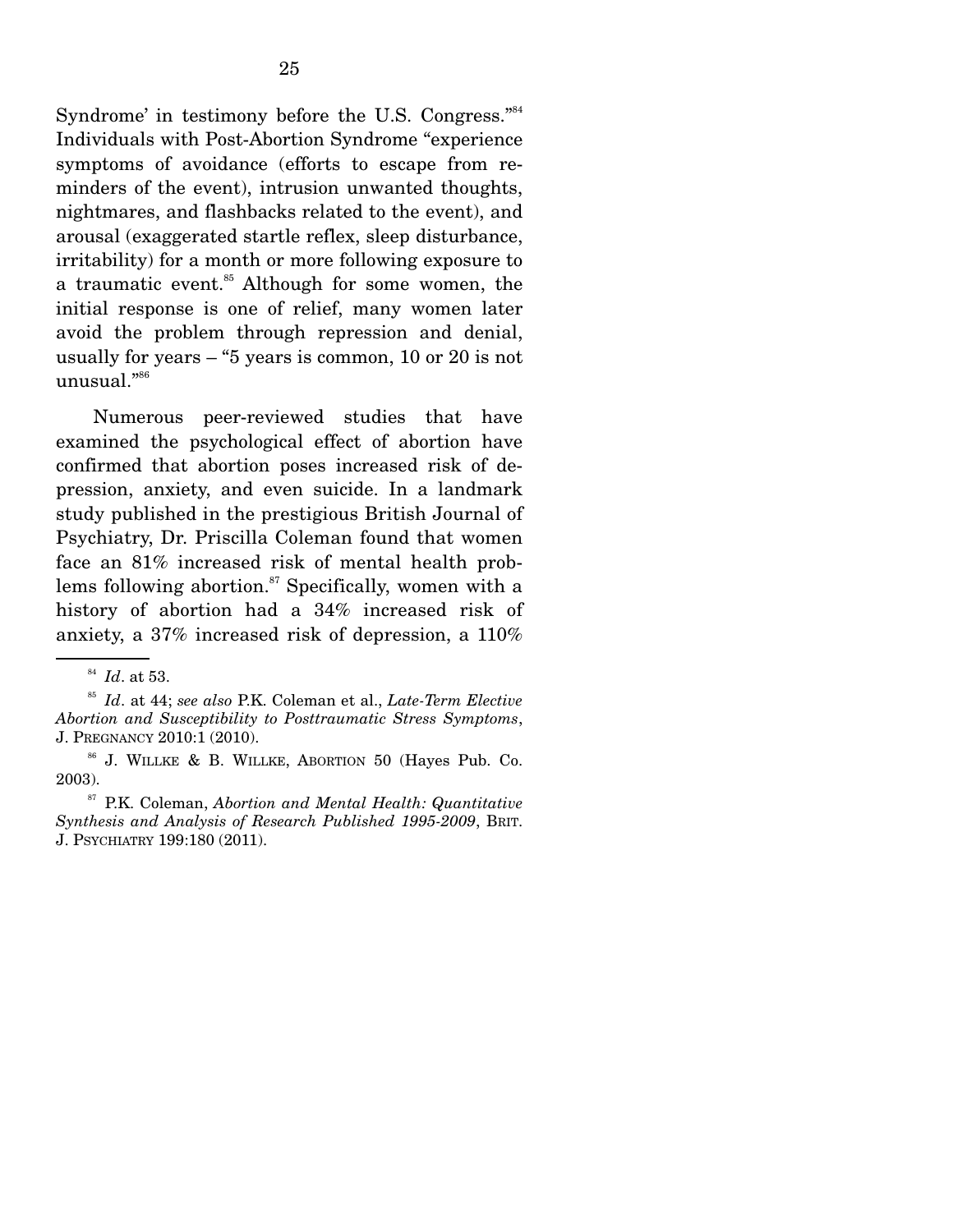increased risk of alcohol use, and a 155% increased risk of suicide following abortion.<sup>88</sup> It is significant that the study examined the results of 22 studies published between 1995 and 2009, included 877,181 women (163,831 who had aborted) from six countries, and utilized very stringent criteria.

 Dr. David Fergusson, a pro-choice researcher, conducted another leading study.<sup>89</sup> His findings were significant and recognized internationally. He found that 42% of the women in the study who aborted reported major depression; 39% suffered from anxiety disorders; 27% experienced suicidal ideation; 6.8% indicated alcohol dependence, and 12.2% abused  $\mathrm{drugs.}^{\mathrm{90}}$ 

 Dr. Fergusson and his colleagues challenged the American Psychological Association's assertion that the risk of psychological harm from abortion was low.

89 D.M. Fergusson et al., *Reactions to Abortion and Subsequent Mental Health*, BRIT. J. PSYCHIATRY 195:420-426 (2009) (conducting study of 1,265 women and finding significantly higher risk for depression, anxiety, suicidal behaviors, and substance abuse); D.M. Fergusson et al., *Abortion in Young Women and Subsequent Mental Health*, J. CHILD PSYCHOLOGY & PSYCHIATRY 47:16 (2006) (concluding young women may be associated with increased risks of mental health problems including elevated rates of subsequent mental health problems including depression, anxiety, suicidal behaviors and substance use disorders).

90 D.M. Fergusson et al., *Abortion in Young Women and Subsequent Mental Health*, J. CHILD PSYCHOLOGY & PSYCHIATRY 47:16 at 19 (2006) (Table 1).

<sup>88</sup> *Id*.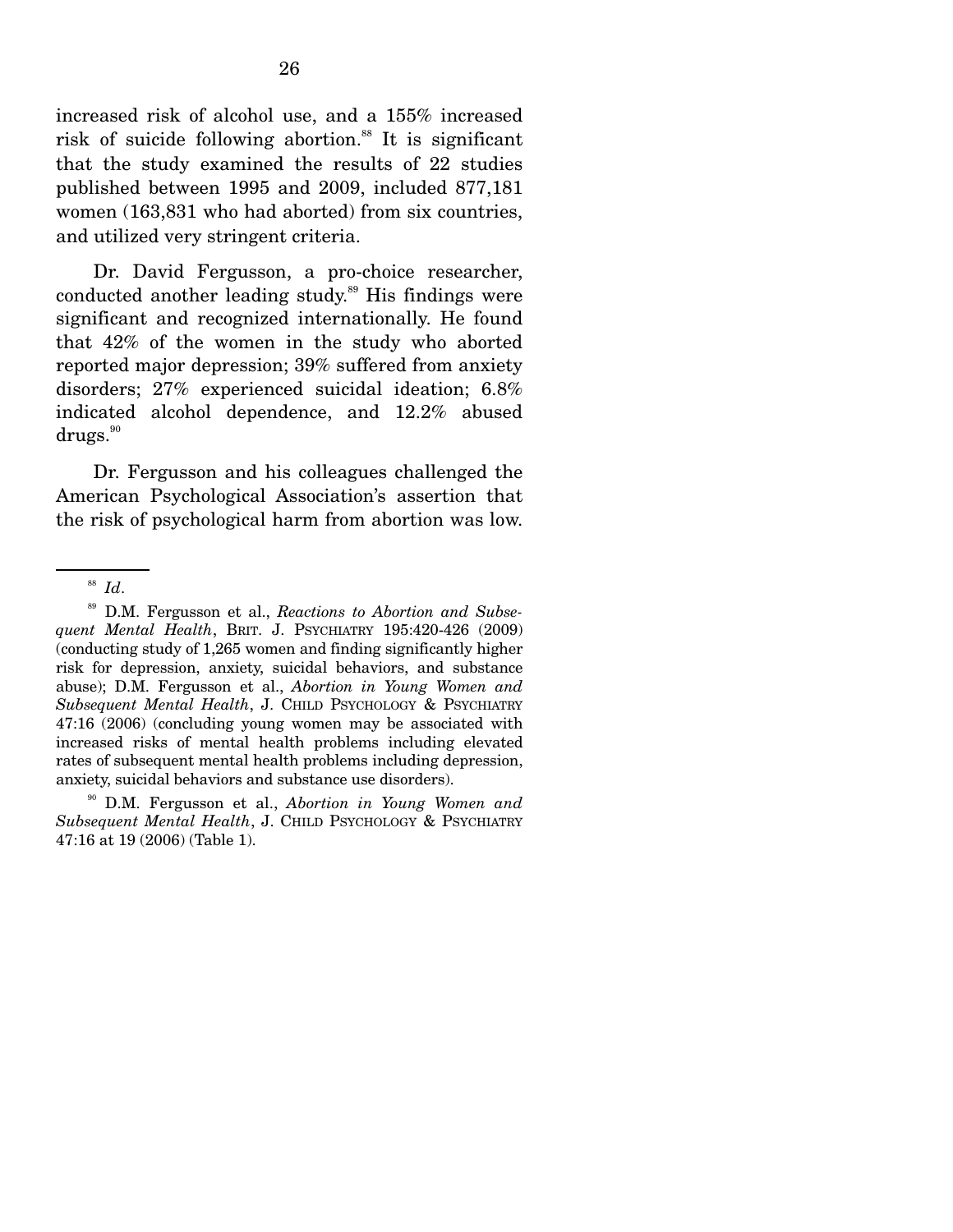Dr. Fergusson determined that this claim was based on a small number of studies that suffered from significant methodological problems and disregarded studies showing negative effects.<sup>91</sup>

 Ten months after the Fergusson study was published, a prestigious group of fifteen senior psychiatrists and obstetricians wrote an open letter to the *London Times* citing the Fergusson study and advocating that women be given more accurate preabortion information. They stated: "Since women having abortions can no longer be said to have a low risk of suffering from psychiatric conditions such as depression, doctors have a duty to advise about longterm adverse psychological consequences of abortion."<sup>92</sup>

 There is an extensive amount of research demonstrating the psychological harm of abortion. $93$  For example, Mika Gissler and associates conducted two studies $94$  in Finland on the post-abortion suicide rate

94 M. Gissler et al., *Injury Deaths, Suicides and Homicides Associated with Pregnancy, Finland 1987-2000*, EUR. J. PUB. HEALTH 15:459 (2005); M. Gissler et al., *Suicides After Pregnancy in Finland, 1987-94: Register Linkage Study*, BRIT. MED. J. 313:1431 (1996).

<sup>91</sup> *Id*. at 23.

<sup>92</sup> Open Letter, *London Times* (Oct. 27, 2006), *available at* http://www.abortionreview.org/index.php/site/article/89/.

<sup>93</sup> For a bibliography of peer reviewed studies, *see* We Care Experts, *Psychological, Relationship, and Behavioral Implication of Abortion: Bibliography of Peer-Reviewed Studies, available at* http://www.wecareexperts.org/sites/default/files/articles/ Bibliography%20of%20Peer%20Reviewed%20Studies%20on%20 Psychology%20of%20Abortion.pdf.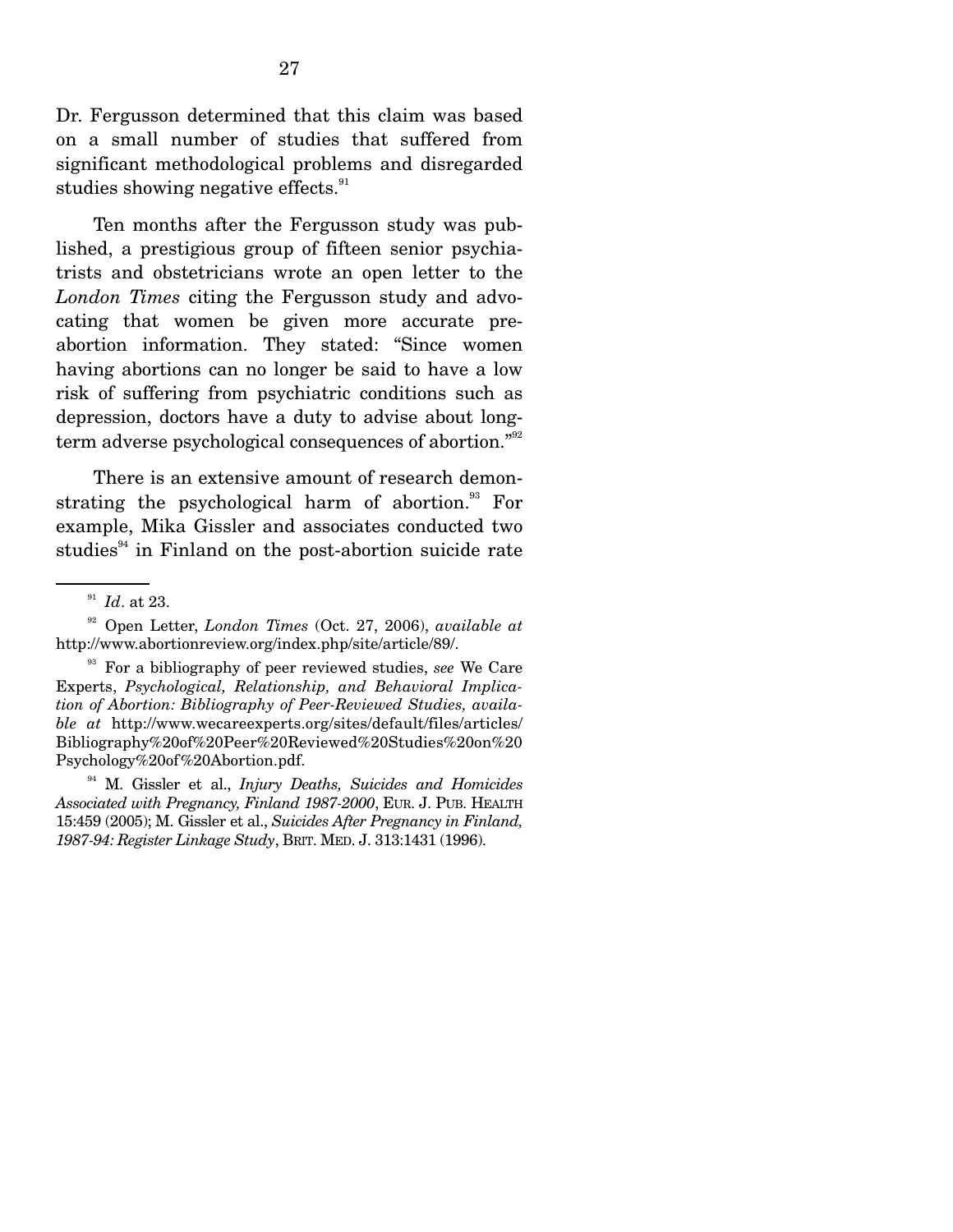and found that the suicide rate after abortion was "six times that associated with birth."95 This increased risk was observed especially in the age group of 15-24 years of age. $96$  Because of the significantly higher risk, follow-up visits are necessary to detect signs of depression and to identify psychosis after an induced abortion.<sup>97</sup>

 In a comparison study of American and Russian women, Dr. Vincent Rue and associates reported that "65% of American women and 13.1% of Russian women experienced multiple symptoms of increased arousal, re-experiencing and avoidance associated with posttraumatic stress disorder (PTSD), 14.3% of American and 0.9% of Russian women met the full diagnostic criteria for PTSD."98 Based on extensive studies, Dr. Rue testified that "it is false and misleading to suggest to women that abortion has no significant mental health risks, much less is 'psychologically safer' than carrying to term."<sup>99</sup>

<sup>97</sup> *Id*.

98 V.M. Rue et al., *Induced Abortion and Traumatic Stress: A Preliminary Comparison of American and Russian Women*, MED. SCI. MONITOR 10:SR5 (2004).

99 Testimony of Dr. Vincent Rue on Senate Bill 398 before the Senate Committee on Health, Human Services, Insurance, and Job Creation (Feb. 27, 2008), *available at* http:// (Continued on following page)

<sup>95</sup> M. Gissler et al., *Suicides After Pregnancy in Finland, 1987-94: Register Linkage Study*, BRIT. MED. J. 313:1431 (1996).

<sup>96</sup> M. Gissler et al., *Injury Deaths, Suicides and Homicides Associated with Pregnancy, Finland 1987-2000*, EUR. J. PUB. HEALTH 15:459 (2005).